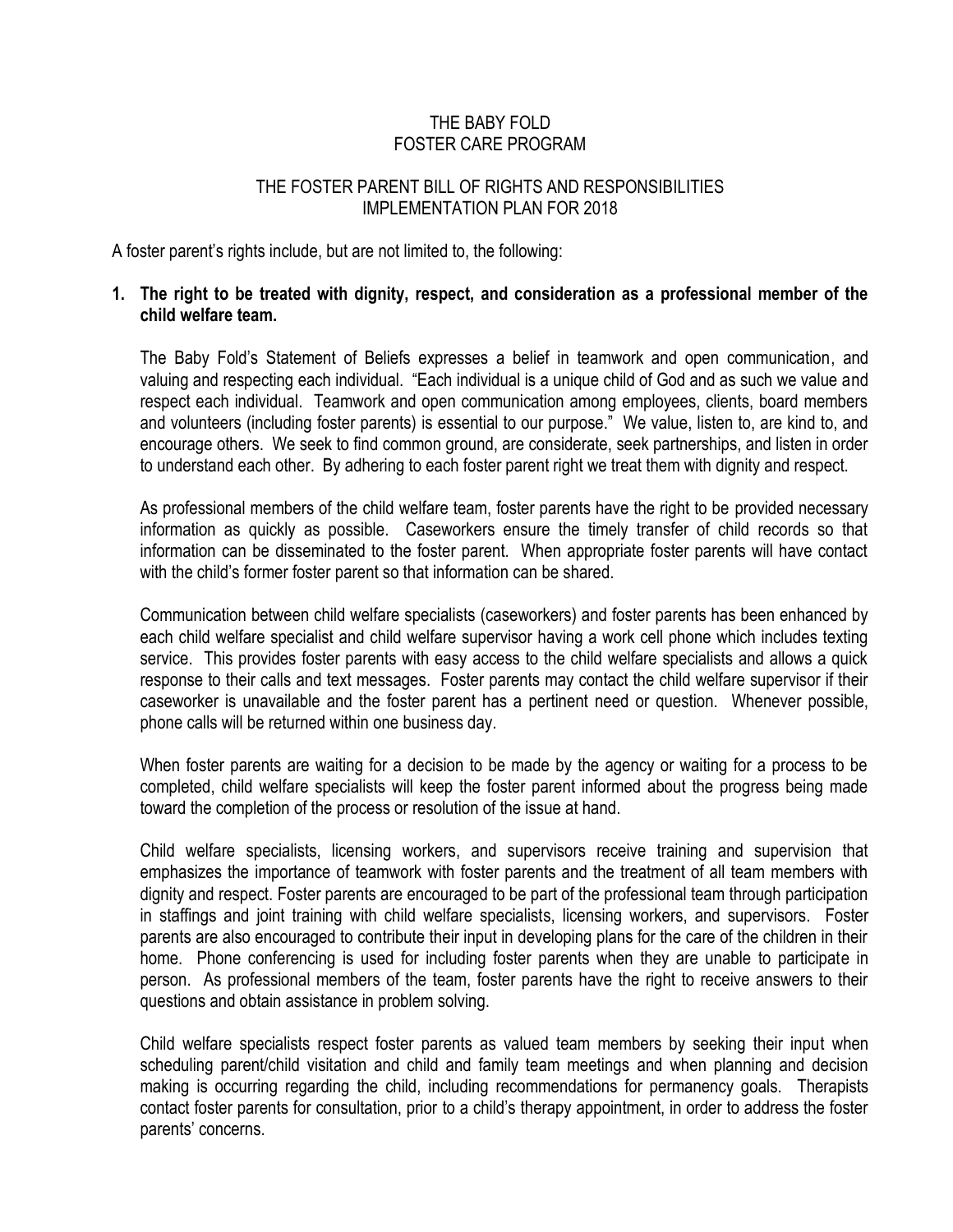Foster parents are involved in the formulation, implementation, and evaluation of service plan goals and treatment plan goals. Foster parents are informed of court hearings and administrative case reviews and are encouraged to be present and participate. Foster parents are provided with a form to complete prior to scheduled court hearings so their input can be considered by the judge. Foster parents receive training so they are prepared to function as the educational advocate for their foster children.

Foster parents are informed of opportunities to participate as team members and to develop their professional skills through monthly newsletters. The newsletter serves as an additional means of communication, provides pertinent information, and enhances knowledge for the purpose of further engaging foster parents as a member of the professional child welfare team.

Each newsletter highlights foster parents who have been selected by staff to be recognized for their extraordinary efforts in meeting the needs of children and working as a professional member of the child welfare team.

The Baby Fold involved a group of foster parents in creating an agency foster parent manual.This manual is provided to foster parents and reviewed at the agency orientation for new foster parents and serves as a tool for educating foster parents in their role as a professional member of the child welfare team. The manual is reviewed on an annual basis to make sure that information is accurate and up-to-date. Foster parents and staff members may request an electronic copy of the manual.

The Baby Fold has CORE DVD training and in-service training for foster care staff that familiarizes them with The Baby Fold"s Implementation Plan, and focuses on working with foster parents and including them as a part of the professional child welfare team. In-service training will also inform foster care staff of the content of Pre-licensure/Pre-placement training that foster parents are required to attend and complete prior to becoming licensed.

Information is sought from the agency foster parents to ensure they are treated with dignity and respect. Foster parents are surveyed by the Quality Enhancement staff when they are initially licensed, at the time of initial placement, and when their license is closed.

The Quality Enhancement staff also completes a yearly foster parent survey. These surveys offer foster parents the opportunity to express their level of satisfaction with the treatment they received from the agency foster care staff. The information received from foster parents is provided to staff through quarterly Quality Enhancement meetings and individual supervision.

The Baby Fold"s licensing team utilizes a logic model to track retention of foster homes. The logic model is reviewed and updated annually. Using the logic model, reports are generated regarding the number of foster parent that are satisfied, per quarterly and annual surveys.

The logic model also tracks the integrity of services based on file reviews using the Council on Accreditation record compliance standards.

Licensing workers, child welfare specialists, supervisors, therapists, and interns meet with the foster parent group on a regular basis, no less than quarterly, to review The Baby Fold"s Implementation Plan. Through participation in the group, foster parents are able to give input regarding program enhancement, provide suggestions for training and activities, and participate in planning events. Foster parents may use the agency foster parent group as a means of expressing concerns. Information received through the group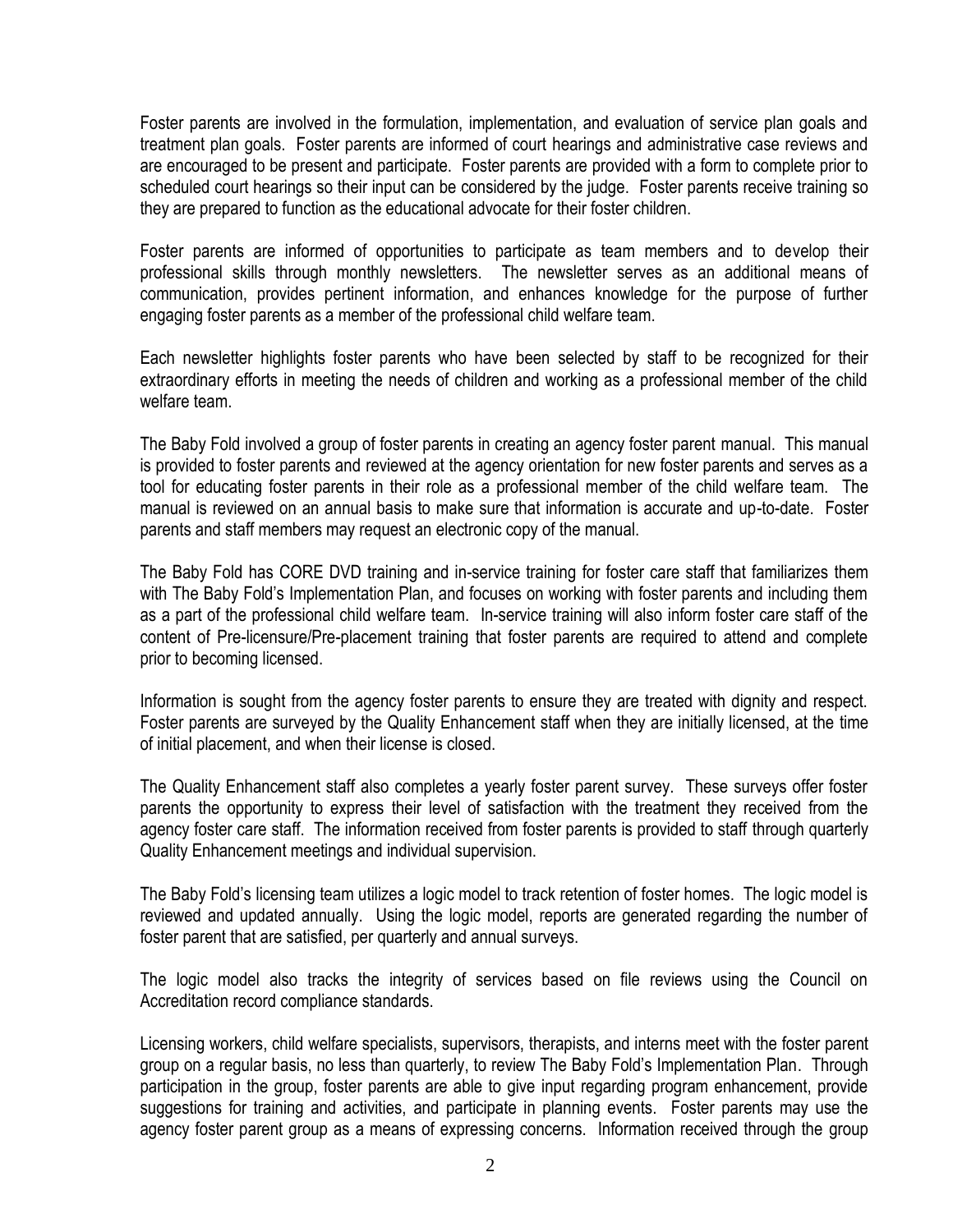members is provided to staff during staff meetings and additional training is provided, as needed, to address the necessary responsiveness to foster parents" expressed concerns.

Each newsletter contains a section that highlights one of the foster parent rights and one of the foster parent responsibilities, along with the corresponding information from The Baby Fold"s Implementation Plan. Foster parents are encouraged to provide feedback to the Implementation Plan information, and the names of the licensing workers and their contact information is provided for that purpose.

### **2. The right to be provided standardized pre-service training and appropriate ongoing training to meet mutually assessed needs and improve the foster parents' skills.**

Prospective foster parents are informed about PRIDE Pre-licensure/Pre-placement training during their first contact with the agency. Licensing workers register prospective foster parents for PRIDE and educational advocacy training promptly.

Assessing training needs is part of the placement process. By using the Caregiver Matching Tool, the caseworker and the foster parent determine areas in which the foster parent may need additional training in order to care for that particular child. Foster parents are encouraged to continue to communicate with their caseworker and licensing worker regarding any training requests they have in order to meet the needs of their foster child.

During monthly home visits, the caseworker is available to answer questions regarding The Baby Fold"s Foster Parent Manual. This helps foster parent familiarize themselves with operational procedures at The Baby Fold.Caseworkers will also refer questions to the assigned licensing worker as needed*.*

Licensing workers address the training needs of foster parents at every license monitoring visit. Information about PRIDE module training, educational advocacy training, adoption training, training available in the community, and agency-sponsored training is shared with foster parents, along with the list of resources that have been approved through the DCFS Office of Training. The Baby Fold offers written, audio, and visual resources through its own library. In offering information about the variety of choices that are available for training, foster parents can then select the content and training method that best meets their needs.

During each semi-annual license monitoring visit, discussion occurs with the foster parent that helps them identify their training needs and interests, which will then in turn assist them in developing the knowledge and skills needed to successfully parent the child or children in their home. The foster parents' identified training needs are listed on the Licensing Monitoring Record. Training logs are kept by The Baby Fold in order to ensure that foster parents obtain the required hours of training and receive training that is in keeping with their needs and interests. Licensing workers will assist foster parents, as requested, in seeking resources for training that meets their needs and interests.

Through their licensing worker, case worker, or the foster child"s therapist, foster parents may access written, audio, and visual teaching materials to help assist them to understand and more effectively parent children who have been impacted by trauma. Consultations may occur with The Baby Fold"s Clinical Director, a licensed clinical psychologist, in order to discuss specific concerns regarding children in placement. On-going Trust Based Relational Interventions (TBRI) training is available to our foster parents. They may also access DVD training pertaining to the impact of trauma and trust based relational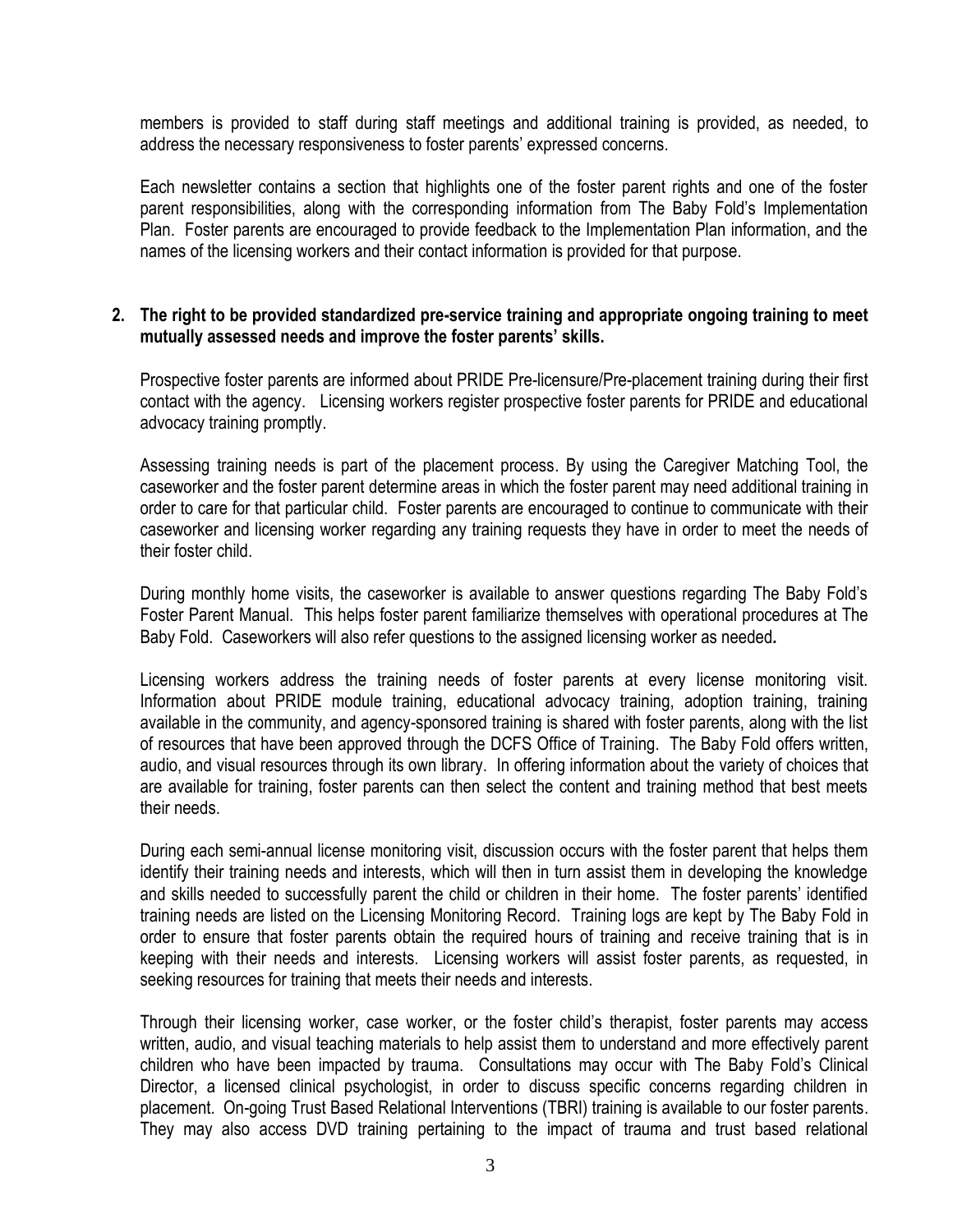interventions (TBRI) through the child"s therapist, caseworker, the family"s licensing worker or the program manager.

Using information obtained through licensing monitoring visits, feedback from the foster parent group, and foster parent survey results, agency training will be provided to foster parents that will assist them in meeting their required hours of training and focus on meeting their expressed needs and interests. The training schedule is developed quarterly and is advertised in The Baby Fold"s foster parent newsletter.

The Baby Fold also provides training, nine times a year, using the "Foster Parent College" DVD series. Each training session will include viewing the DVD, answering review questions on the information that was presented, and receiving the corresponding written handouts. Topics from this series include home safety, supervision of children, fostering children from different cultures, and understanding the impact of fostering on the foster family household members. Caseworkers will be informed by e-mail of each training session so they are aware of the upcoming topic and can encourage foster parents to attend those sessions which may be of particular interest or help to them. The DVDs may be used by staff to work individually with foster parents to address identified training needs.

Foster families providing care for children in specialized foster care are required to have more advanced training, at least 16 hours per year. Specialized foster parents develop their training plans with their licensing worker and the specialized foster care treatment team in order to address the specific needs of the children in their care. All specialized foster parents are encouraged to complete Trust Based Relational Interventions (TBRI) training to improve their ability to effectively nurture and parent children receiving specialized foster care services.

Information is provided to foster parents regarding availability of First Aid and CPR training in the community*.* They are also provided with the information regarding the support group meetings and training provided by the local DCFS Foster Parent Support Specialist.

The Nurturing Parenting classes are available to foster parents. These classes are taught by therapists and therapy interns at The Baby Fold.

Foster parents are informed of all agency training that is available to child welfare staff, through the monthly newsletter, as well as the PRIDE modules and training that is available in the community. Information regarding agency sponsored training is also e-mailed to foster parents.

Foster parents are encouraged to participate in the agency training, and view The Baby Fold"s Child Welfare Services Core Training sessions that are available on DVD. CORE topics include helping interventions, attachment, visitation and loss, car seat safety, community and state resources, court report writing and testifying, domestic violence, nurturing parenting, sexual abuse, confidentiality, mandated reporting, addictions, treatment and service planning, personal safety and crisis intervention.

Foster parents, as training participants, are asked to complete evaluation forms for the agency training they attend. The foster parent group offers suggestions for desired and needed training. Along with the annual foster parent survey, this information is used to improve existing training and prepare future training.

Foster parents are encouraged to attend the DCFS sponsored regional caregivers' conferences/institutes. Information about the conferences is included in The Baby Fold"s foster parent newsletter.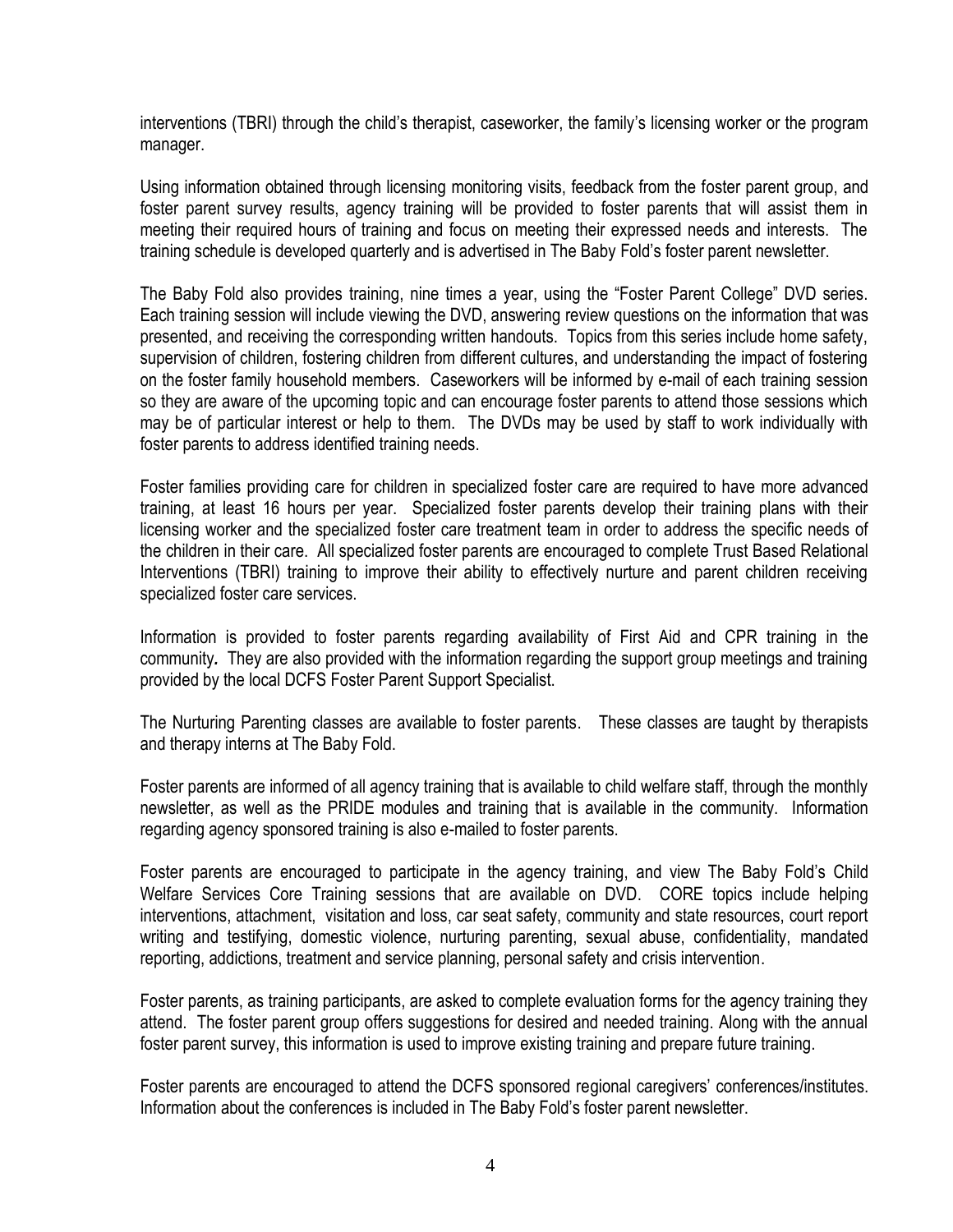Foster parents are encouraged to attend the local Foster Care Advisory Council quarterly meetings which include training sessions on pertinent information such as safe sleep for infants. Letters and e-mails are sent to foster parents informing them of the dates, times, and location of these meetings.

Foster parents are encouraged to access the Path Crisis Center's Path-o-gram, a monthly on line newsletter which contains a wealth of information regarding local social service agencies' programs, including opportunities for training. The Baby Fold will include information from the Path-o-gram in its foster parent newsletter.

The Baby Fold is participating in the McLean County Foster Care Coalition, working with DCFS and private agencies to jointly provide training to foster parents. All foster parents are being encouraged to become more knowledgeable about childhood trauma and the impact it has for those caregivers dealing with those children who have experienced trauma. The Baby Fold"s training coordinator provides trauma informed parenting training for foster parents three times a year. The training has been open to both DCFS and private agency foster parents in the Bloomington/Normal area.

# **3. The right to be informed as to how to contact the appropriate child placement agency in order to receive information and assistance to access supportive services for children in their care.**

For each child in their care foster parents are provided with names of the assigned child welfare specialist and supervisor. Child welfare specialists and their supervisors may be reached on their agency desk phone, agency cell phone (by calling or texting), or agency e-mail. Foster parents are also informed that they may contact the Child Welfare Services Manager if the child"s worker and supervisor are not available. Foster parents may also contact a family development specialist with questions or requests for services. The Baby Fold"s Foster Parent Manual includes The Baby Fold"s organizational chart to inform foster parents of the appropriate chain of command.

Foster parents receive the emergency on-call phone number that is answered 365 days a year, before and after business hours during the week, and throughout weekends and holidays. When foster parents call the agency after hours, the answering machine message instructs them how to reach the on-call phone for each foster care program.

Foster parents receive a child record folder for each foster child, which lists the DCFS emergency numbers needed to obtain authorization for emergency medical treatment for DCFS youth. Foster parents can access the DCFS Foster Family Handbook on line, or receive a digital copy that lists offices and phone numbers that are available for assistance. The licensing worker provides training to foster parents on resources available as noted in the handbook and The Baby Fold"s Foster Parent Manual.

The Baby Fold"s Foster Parent Manual includes information on available supportive services, including Screening, Assessment and Support Services (SASS), Intensive Placement Stabilization wrap services, and consultation services. Phone numbers for The Baby Fold"s after hours emergency number, the Crisis Team and the DCFS hotline are included. One of the Welcome Dinner training sessions will provide information regarding the purpose for and availability of Intensive Placement Stabilization services.

The Baby Fold"s Foster Parent Manual addresses respite care, including when respite can and can not be provided, who can provide respite care, respite care limits, and how to make arrangements for respite care.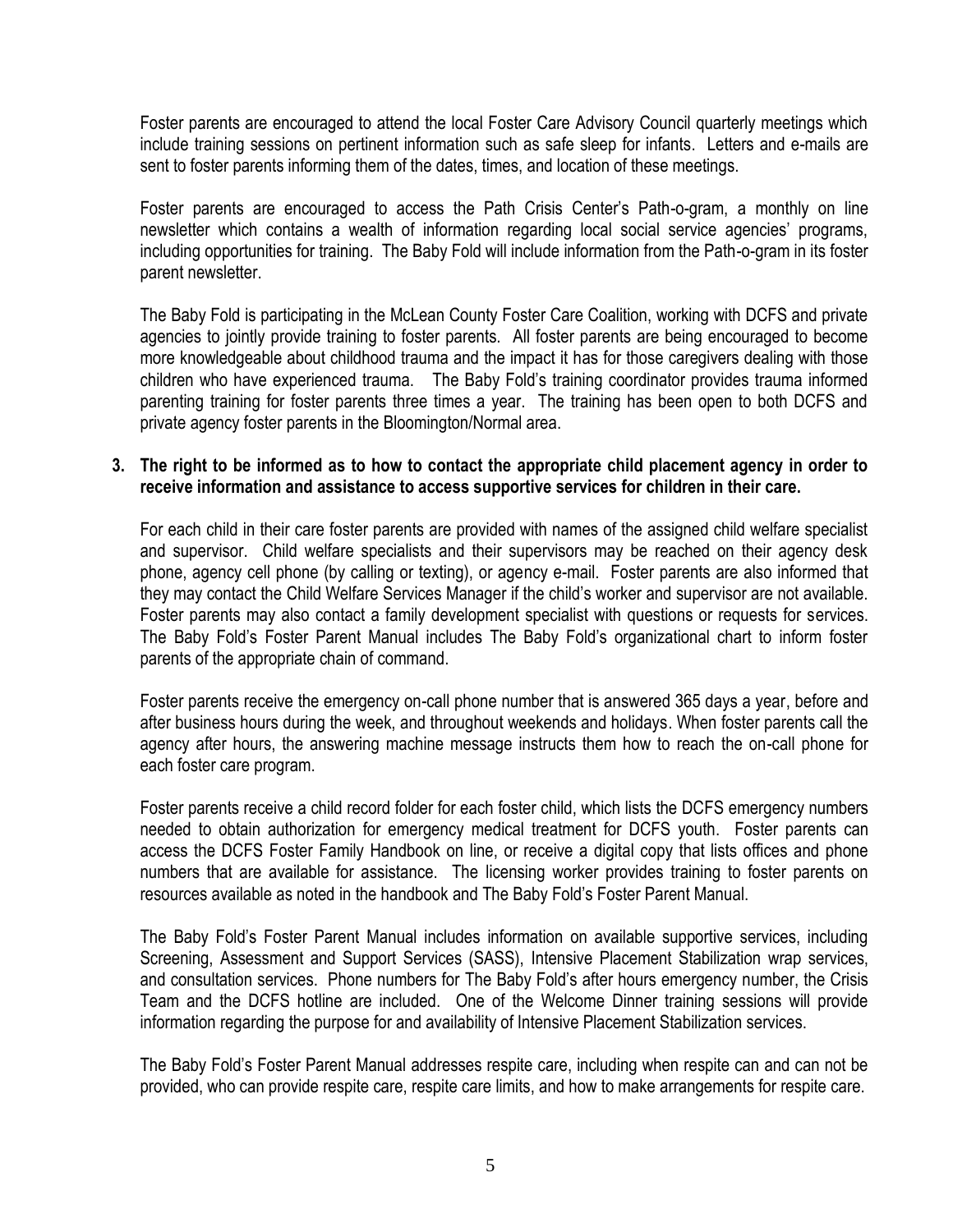With The Baby Fold"s Foster Parent Manual, foster parents receive a large information sheet with important phone numbers printed, including the phone numbers for the agency, Medical Card Hotline, Healthworks Hotline, Poison Control, Intensive Placement Stabilization, and the DCFS Abuse/Neglect Hotline. Blank lines are available for the foster parent to add the caseworker's name, and phone numbers for the agency on-call, doctor, dentist, health department, and school.

The Baby Fold partners with The Forgotten Initiative and offers foster parents and their foster children the opportunity to participate in the services, supports, and methods of encouragement that they offer.

Gifts received by the agency, such as gift cards or tickets to sporting events and local attractions may be used to benefit our foster families.

### **4. The right to receive timely financial reimbursement commensurate with the care needs of the child as specified in the service plan.**

At the beginning of each fiscal year foster parents receive a schedule of dates of when monthly foster care board payments for foster parents will be sent. This schedule will be published in The Baby Fold"s foster parent newsletter. Checks are sent no later than the fifteenth of the month following the month when service was provided. Each foster parent is paid according to the level of care approved for the child.

Placement/Payment Authorization forms will be completed within 24 hours of the child"s placement. When relative care providers become licensed, the Placement/Payment form will be completed within 24 hours of The Baby Fold receiving confirmation of the issuance of the license.

Foster parents receive a list of approved reimbursable travel expenses in The Baby Fold"s Foster Parent Manual. Foster parents submit travel expenses at the end of each month and receive payment by the fifteenth of the following month. Foster parents are encouraged to complete Illinois Department of Public Aid forms in order to receive reimbursement for transporting their foster children to medical and counseling appointments.

At the time of placement, foster parents are informed of items that are considered non-recurring expenses. Foster parents may request non-recurring expense payment for children in their care. Foster parents must obtain approval from the Child Welfare Services Manager prior to incurring the expense. Most often the payment for these expenses is usually made directly from The Baby Fold to the provider. When prior approval has been obtained, reimbursement will be made to the foster parent within fourteen days of submission of receipts.

Foster parents may request up to seven days of paid respite per year for each child in traditional and relative (including unlicensed relative homes) foster care. Foster parents are eligible for a minimum of fifteen hours of paid respite per month for each child in specialized foster care. Written respite plans are developed for specialized foster care children.

Upon confirmation that respite has been provided, within 24 hours the case worker will complete the respite payment form and submit it to their supervisor.The Baby Fold pays approved respite providers directly within fourteen days of confirmation that respite has been provided.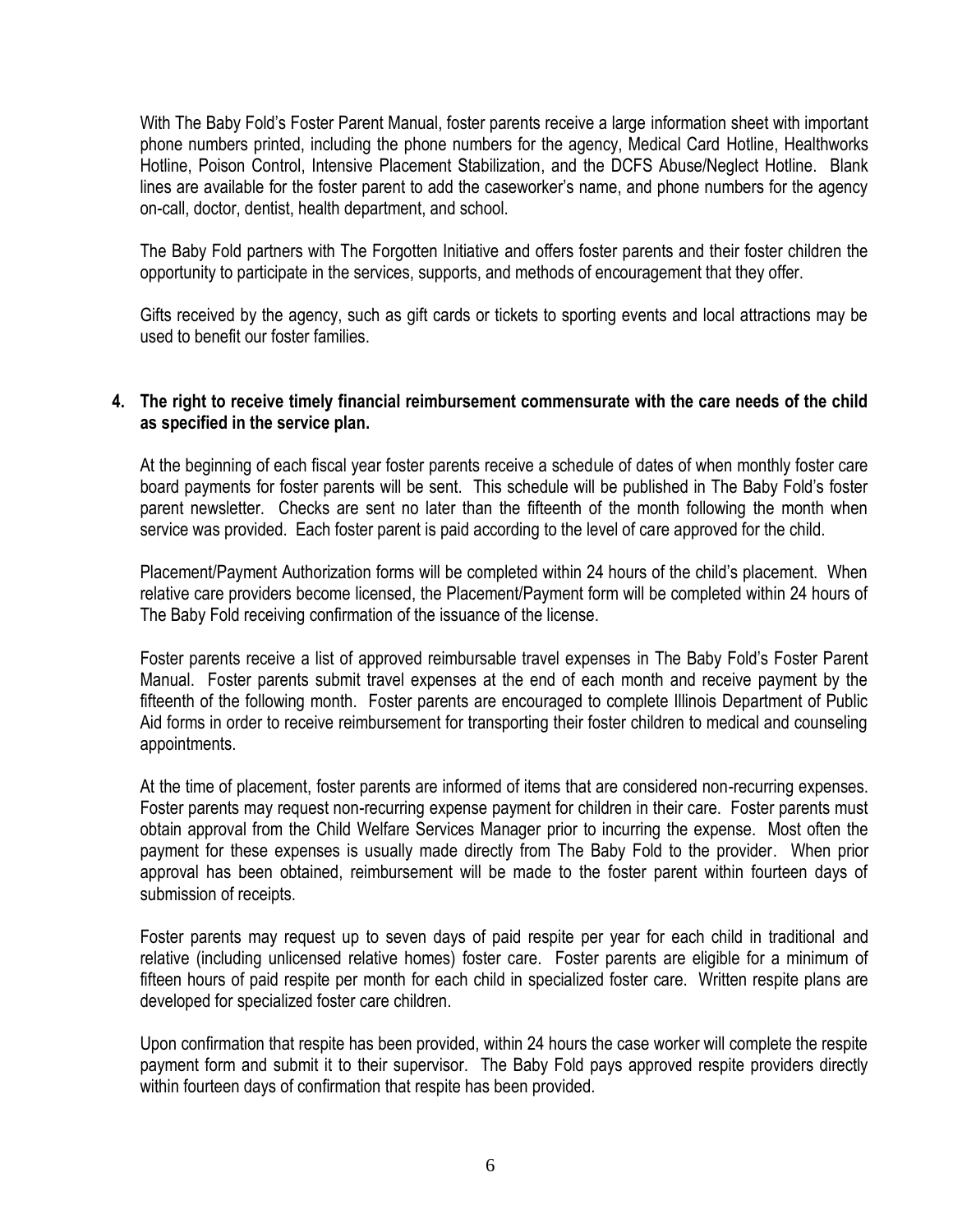Foster parents may contact The Baby Fold"s business office to resolve any payment problems.

**5. The right to be provided a clear, written understanding of a placement agency's plan concerning the placement of a child in their home. Inherent in this policy is the responsibility to support activities that will promote the child's right to relationships with his or her own family and cultural heritage.**

The foster home placement agreement expresses the role and responsibilities of the agency and the foster parent related to the child being placed in the foster home. The foster home placement agreement specifically states that the foster parent needs to treat the parents courteously and refrain from criticizing them in the child"s presence. The placement agreement also states that the foster parent will plan with the direct service staff before making religious commitments for the child such as baptism, confirmation, church attendance, church membership, and religious holiday celebrations. By signing the foster home placement agreement, the foster parent agrees to support the permanency goals for the child and to attend all court hearings and other staffings related to planning for the child.

Foster parents receive written notification of and are encouraged to attend all administrative case reviews. A copy of the child"s portion of the service plan is given to the foster parent. As needed, tasks are added for the foster parent as they relate specifically to the child in their care.

The child"s client service plan will note the permanency goal set for the child and the planned achievement date for that goal. The case worker will ensure that the foster parent understands the permanency goal that has been selected and the timeframe for the planned achievement date.

Foster parents are involved in the development, implementation, and evaluation of service plan goals, for the child in their care, regarding the child"s needs in the areas of education, medical care, development of social skills, emotional development, and the development of independent living skills. Foster parents are included in discussions regarding the child"s adjustment to their placement, and participate in the completion of the child"s summary portion of the client service plan.

Foster parents are consulted in establishing the visitation plan, as to the days of the week and times that are most convenient for the foster parents and child"s schedules. Other means of parent/child and sibling contact, such as phone calls and letters are discussed and included in the visitation plan. Foster parents are provided with a copy of the Sibling Contact Information Form CFS 318. Foster parents are encouraged to host sibling visits and are reimbursed for hosting and supervising sibling visits.

When unplanned changes occur in the case plan or the permanency goal, verbal notification will be provided to the foster parent within one business day.

Foster parents are notified in writing fourteen days prior to a child being moved from their home. Foster parents are required to provide the agency with a fourteen days written notice when they wish to have a child moved from their home.

The Baby Fold uses the monthly foster parent newsletter to provide information about cultural events in the community and to encourage foster families to participate in the events.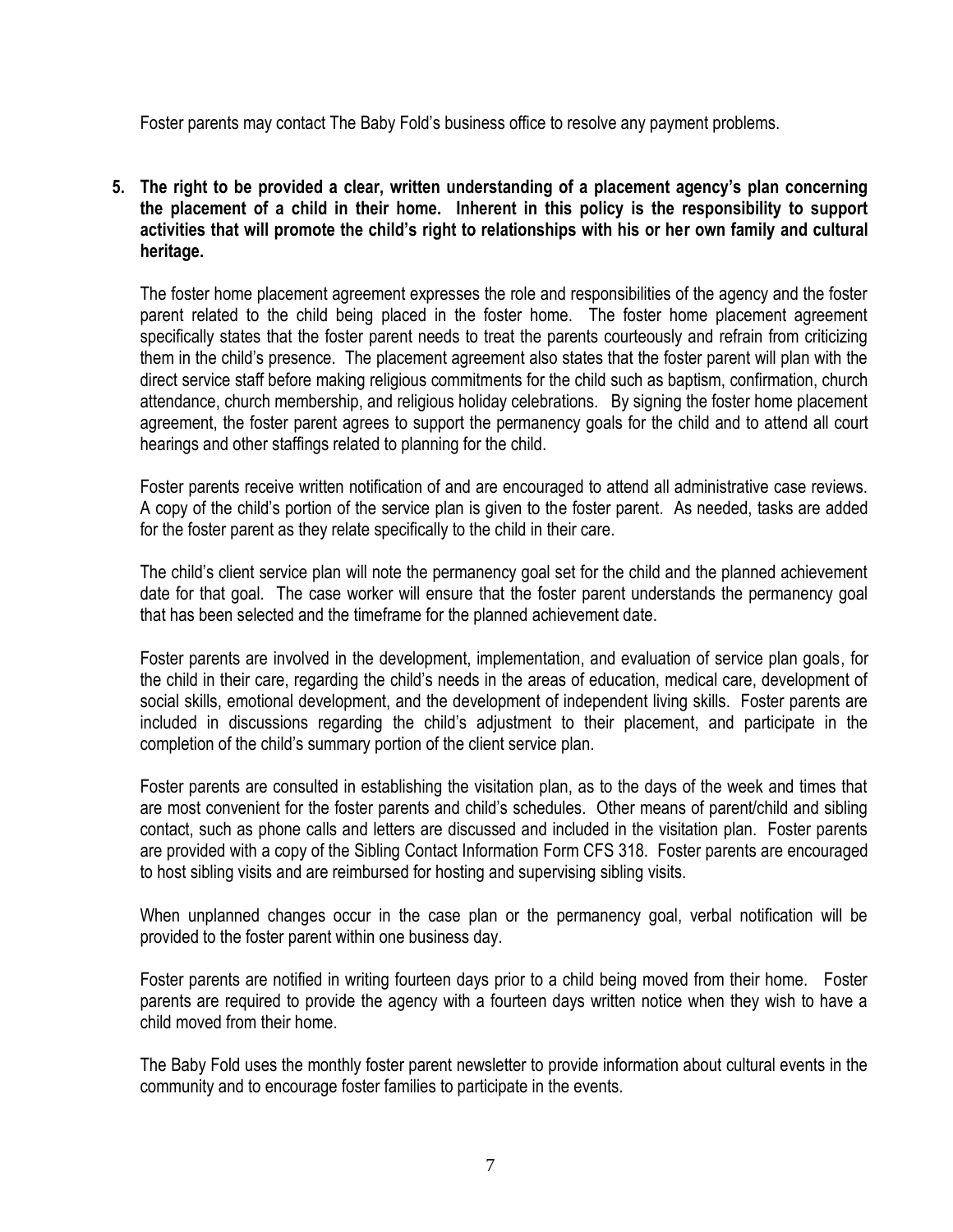**6. The right to be provided a fair, timely, and impartial investigation of complaints concerning the foster parent's licensure, to be provided the opportunity to have a person of the foster parent's choosing present during the investigation, and to be provided due process during the investigation; the right to be provided the opportunity to request and receive mediation or an administrative review of decisions that affect licensing parameters, or both mediation and an administrative review; and the right to have decisions concerning a licensing corrective action plan specifically explained and tied to the licensing standards violated.**

Complaints concerning a foster parent"s licensure come from a variety of sources, including routine contacts with the foster family by agency staff, reports of others outside the agency, and as a result of a report to the Child Abuse and Neglect Hotline.

Per 89 III. Adm. Code 383, upon receipt of a licensing complaint the assigned licensing worker initiates a licensing complaint investigation within two days of the complaint. The licensing worker explains that he/she is conducting a licensing investigation, and informs the foster parent of the alleged violations. Foster parents are informed, both verbally and through the receipt of the Foster Parent Rights Related to Licensing Complaint Investigations Form, that they may have a person of their own choosing present, and the foster parent is given four hours to have that person present. Persons chosen to be present must sign the Confidentiality Statement for Authorized Representatives During Licensing Complaint Investigation Form.

The foster parent is informed that there will be a hold placed on their home regarding future placements, until the licensing investigation is completed. Every attempt is made to complete a licensing complaint investigation within thirty calendar days of the complaint. Foster parents are notified in writing if thirty additional calendar days are needed to complete the investigation.

Within fifteen days of completing the investigation the agency makes a formal determination of whether or not a licensing violation has occurred. Foster parents are sent a certified letter with the findings of the investigation within five days of a determination being made. Each finding is linked to a specific licensing standard. A corrective action plan also connects the elements of the plan to the specific licensing standards.

Foster parents are informed that they may request an informal supervisory review within ten days of the postmark of the certified letter. They are also informed of The Baby Fold"s formal appeal process and the DCFS Appeal Process.

#### **7. The right, at any time during which a child is placed with the foster parent, to receive additional or necessary information that is relevant to the care of the child.**

Child welfare specialists are trained regarding all information that is to be shared with foster parents concerning the children in their care. For initial placements, within sixty days of placement the worker will complete the entire Child/Caregiver Matching Tool, adding information that has become available through the integrated assessment including school reports, medical records, and psychological or psychiatric evaluations. The completed Child/Caregiver Matching Tool is signed by the child welfare specialist and the supervisor and then filed in the child"s case record.

In signing the Foster Home Placement Agreement, the child welfare specialist agrees to discuss with the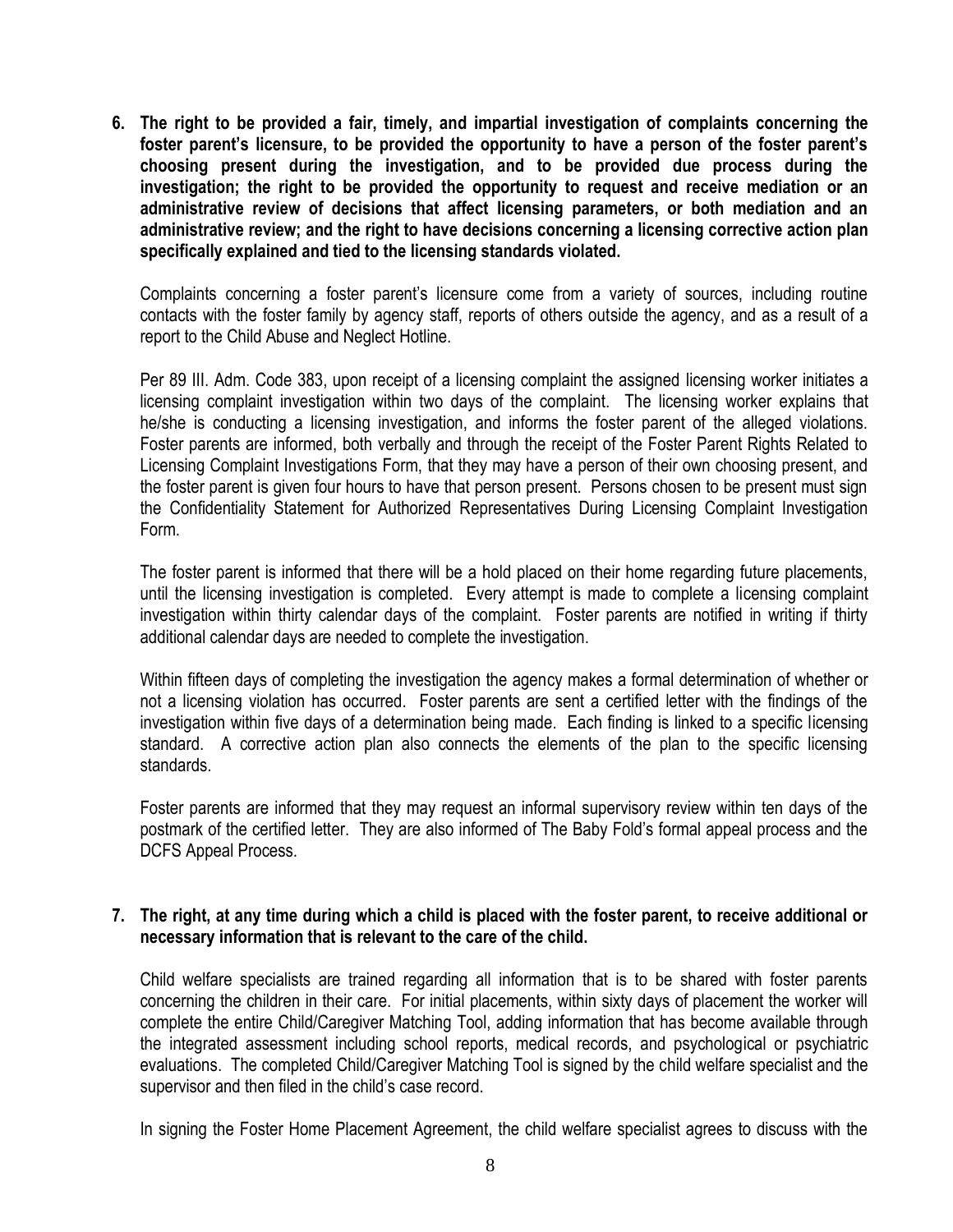foster parent information regarding the child"s family and background in order to assist the foster parent in understanding and helping the child. Child welfare specialists continue to evaluate and assess the need for foster parents to receive other pertinent information regarding a child in their care on a case by case basis. Such case issues are discussed between the child welfare specialist and the supervisor during supervision. Pertinent information is then shared with the foster parent as it relates to the children in their home.

Supervisors are responsible for holding child welfare specialists accountable for sharing pertinent information with the foster parents. Through individual supervision, and team meetings, supervisors ensure that pertinent information has been shared with the foster parent.

Child welfare specialists and licensing workers routinely check the child"s record folder that the foster parent maintains, to ensure that the foster parent has all the necessary information. Foster parents receive updated information through the school staffings, medical appointments, agency staffings*,* court hearings, and Child and Family Team Meetings that they attend.

When requested, the child welfare specialist will provide the foster parent with documentation that verifies the child"s placement with the foster parent, in order for the foster parent to be able to provide that confirmation to the child"s school or other service providers such as WIC.

# **8**. **The right to be given information concerning a child from the Department as required under subsection(u) of Section 5 of the Children and Family Services Act and (ii) from the a child welfare agency as required under subsection (c-5) of Section 7.4 of the Child Care Act of the Children and Family Services Act.**

Child welfare specialists are trained regarding all information that is to be shared with foster parents concerning the children in their care. At the time of placement of a child, child welfare specialists provide all available information in writing to the foster parents. The information that is provided includes the child"s medical history, educational history, the child"s portion of the service plan and any other relevant background information about the child.

 Child welfare specialists provide all available information to foster parents at the time of placement. If unavailable at the time of placement, child welfare specialists provide the information as quickly as it becomes available. Child welfare specialists and foster parents sign a CFS 600-4 Sharing Information with the Caregiver form within 10 days of placement.

The CFS 600-4 is included in the case opening packets used by the caseworkers for each newly assigned case. The form is listed on the Case Opening Checklist to ensure completion of the form within the required timeframe. Supervisor oversight and file reviews hold child welfare specialists accountable for completing this process and the form.

**9. The right to be notified of scheduled meetings and staffings concerning the foster child in order to actively participate in the case planning and decision-making process regarding the child in their care, including individual service planning meetings, administrative case reviews, interdisciplinary staffings, and individual educational planning meetings; the right to be informed of decisions made by the court or the child welfare agency concerning the child; the right to provide input concerning the plan of services for a child and to have that input given full consideration in the same manner**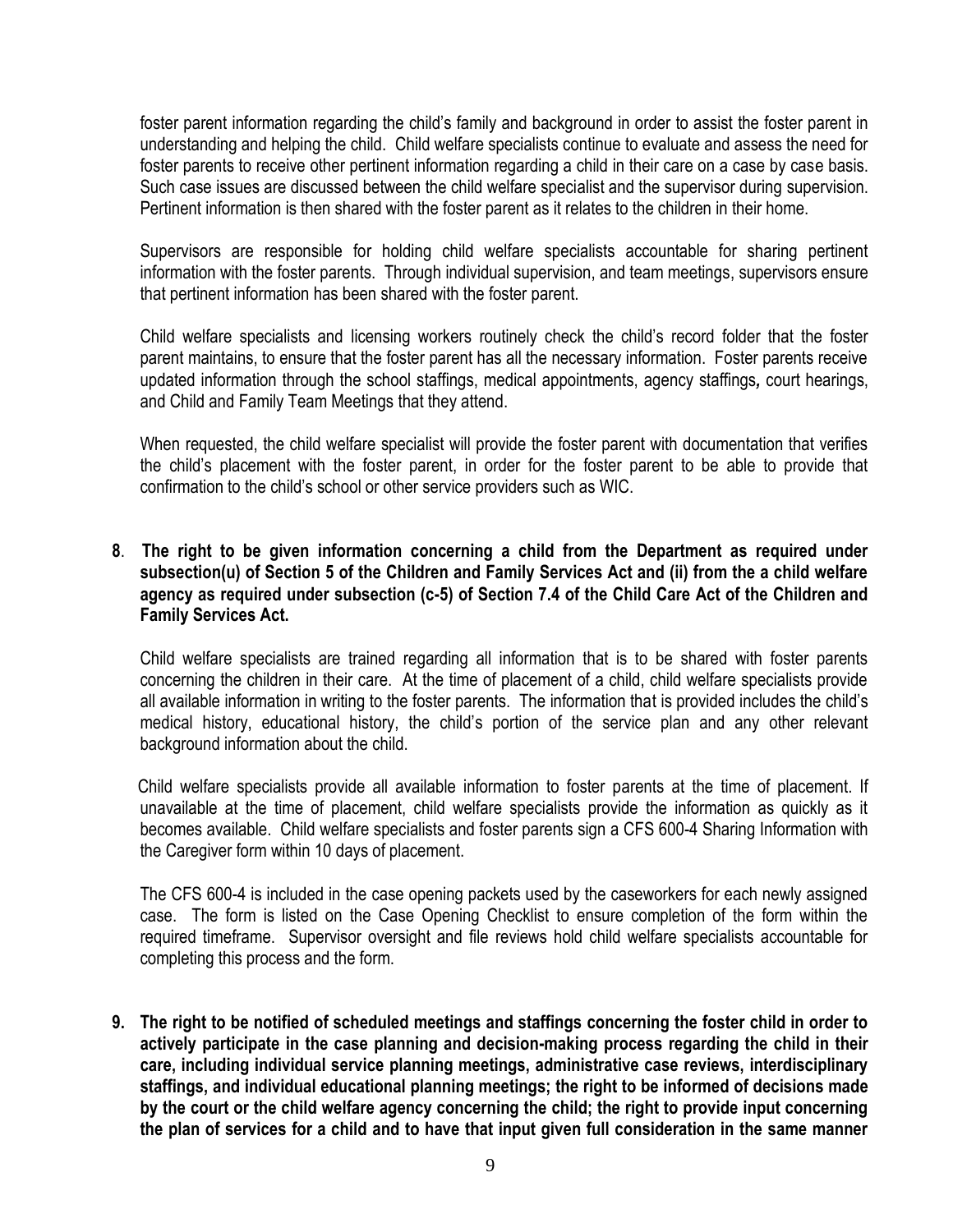**as information presented by any other professional on the team; and the right to communicate with other professionals who work with the foster child within the context of the team, including therapists, physicians, and teachers.**

All child welfare specialists receive training on the inclusion of foster parents in all staffings related to planning for the child. Foster parents are encouraged to attend and participate in all staffings related to case planning for the child in their care. During the monthly foster home visit, the worker will receive input from the foster parent, regarding service planning for the child.

All foster parents are notified in writing*,* and encouraged to attend DCFS administrative case reviews. Foster parents are invited to attend interdisciplinary staffings. Specialized foster parents participate in the review of treatment plans for the children in their care.

When children receive therapy services at The Baby Fold, the foster parent participates in the assessment and treatment planning process*.* Foster parents whose children receive therapy may consult with the child"s therapist.

Individual educational planning meetings are attended by the foster parents. All licensed foster homes complete Educational Advocacy training in order to participate as a parent in the child"s educational services.

Caseworkers notify the foster parents of all upcoming court hearings and the purpose for each hearing. Foster parents are provided with a form to complete to give their input which is submitted to the court and reviewed by the judge prior to the court hearing. If the foster parent chooses not to attend a court hearing, the caseworker informs the foster parent of any decisions made by the court at that particular hearing. Information regarding unplanned changes in the case plan or the permanency goal will be provided to the foster parent through verbal notification within one business day. Foster parents are provided with the name and business phone number of the child"s Guardian Ad Litem.

Foster parents are encouraged to attend all medical appointments concerning the foster child. They are requested to have ongoing contact with the child"s school, attending parent/teacher conferences and all other school staffings. Foster parents are encouraged to have contact with other professionals who work with their foster children.

Specialized foster parents participate in the referral and assessment process with the child psychiatrist when the foster children are being referred for psychiatric evaluations. They are encouraged to attend ongoing appointments with the child psychiatrist for the purpose of monitoring medications prescribed for the foster children.

Foster parents have the availability to consult with The Baby Fold"s clinical director, a licensed clinical psychologist, regarding a child"s behavior and psychological needs. The Baby Fold has also made available the services of a child psychiatrist for all children in specialized foster care. The foster parents are included in the consultation process regarding the children in their care. Cases may be referred for consultation to The Baby Fold"s interdisciplinary team.

Foster parents are most often notified in person or on the phone of opportunities to participate in decisionmaking regarding the children in their care. Phone and in-person notification is documented in case records. Some notifications are in writing.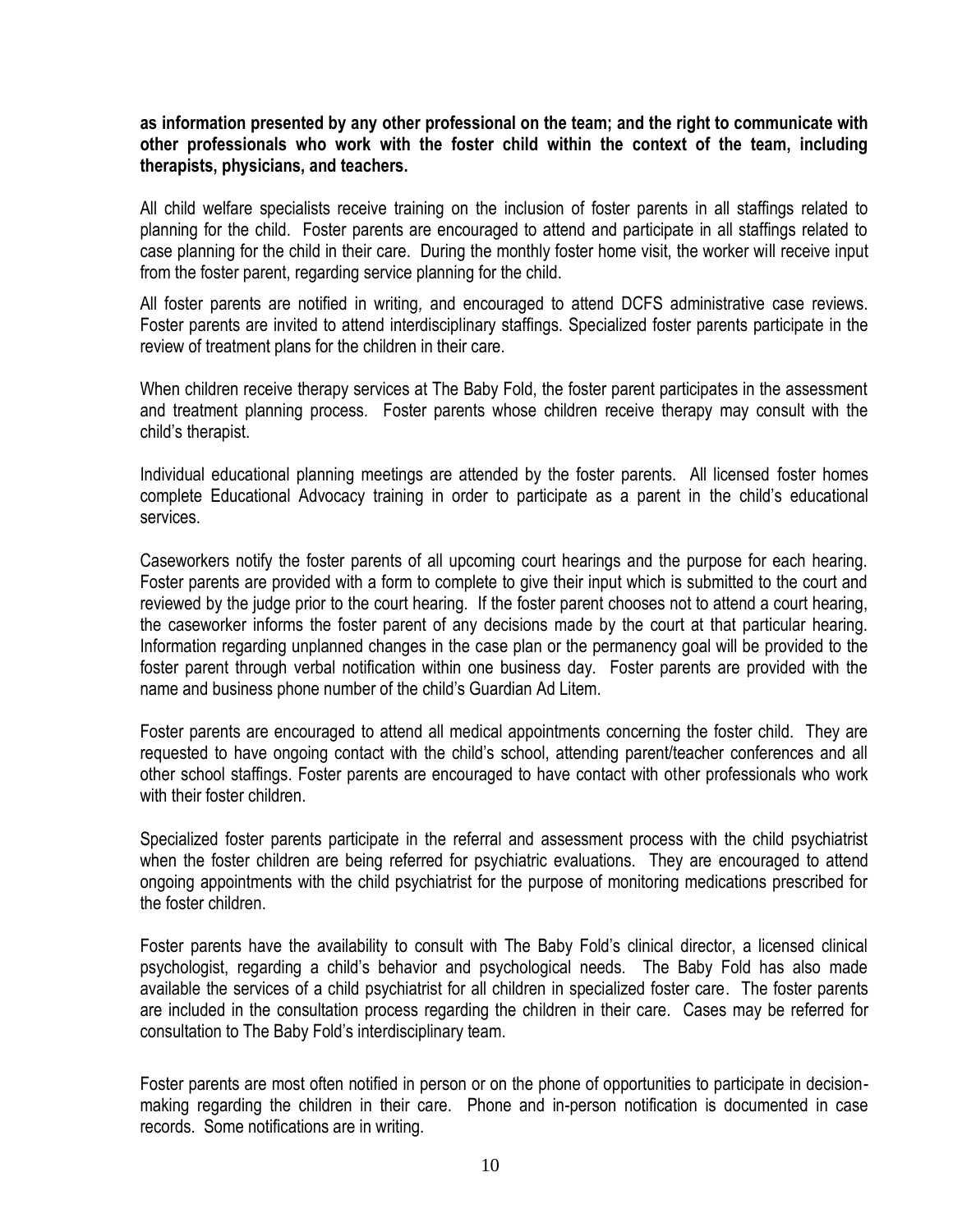**10. The right to be provided, in a timely and consistent manner, with any information a caseworker has regarding the child and the child's family which is pertinent to the care and needs of the child and to the making of a permanency plan for the child. Disclosure of information concerning a child's family shall be limited to that information which is essential for understanding the needs of and providing care to the child in order to protect the rights of the child's family. When a positive relationship exists between the foster parents and the child's family, the child's family may consent to disclosure of additional information.**

Whenever possible, an attempt is made to obtain and provide all relevant information on a child prior to or at the time of the child"s placement. For new intakes received from the DCFS Centralized Intake, the information received from DCFS will be shared with the prospective foster parent. The intake worker will seek additional information from the DCFS investigator, and the current DCFS caseworker if the case has been served as an intact family case. For new cases, at the shelter care hearing the caseworker will obtain further information regarding the child's behavior, medical needs, and educational placement. This information will be provided to the foster parent.

The Child/Caregiver Matching Tool is completed to describe the child"s characteristics and identify their individual needs. The Child/Caregiver Matching Tool is signed by the child welfare specialist and the supervisor and is placed in the case record*.*

Children requiring specialized care are usually referred with a referral packet and all relevant information is shared with the foster parents prior to them accepting the child for placement. When children are placed in emergency circumstances there may be little information available. In those instances the assigned child welfare specialist begins the process of gathering information about the child and sharing all relevant information with the foster parents as soon as possible. Information shared includes medical history and current medical status; developmental and educational history and status; information regarding prior abuse, neglect, previous placements, and relationship with family members and significant others; information regarding child"s behaviors, habits, interests, and routines. Information obtained through the comprehensive assessment, regarding the child, will be provided to the foster parent.

The confidentiality of the child"s family is protected unless the family member has signed a consent for the release of information. Without violating the confidentiality of the biological parents, foster parents will be provided with as much information as possible regarding the parent/child visits as it pertains to the care and the needs of the child. Information will be shared with the foster parent as soon as possible following the parent/child visit.

# **11. The right to be given reasonable written notice of (i) any change in a child's case plan, (ii) plans to terminate the placement of the child with the foster parents, and (iii) the reasons for the change or termination in placement. The notice shall be waived only in cases of a court order or when the child is determined to be at imminent risk of harm.**

Foster parents receive written notice of any change in a child"s case plan. When the agency decides to terminate a child"s placement, the agency provides a fourteen day written notice, per the CFS 151 Notice of Decision form*,* to the foster parents outlining the reasons for making the change. Foster parents also receive written notice of their right to appeal this decision*.* The caseworker informs the foster parent of the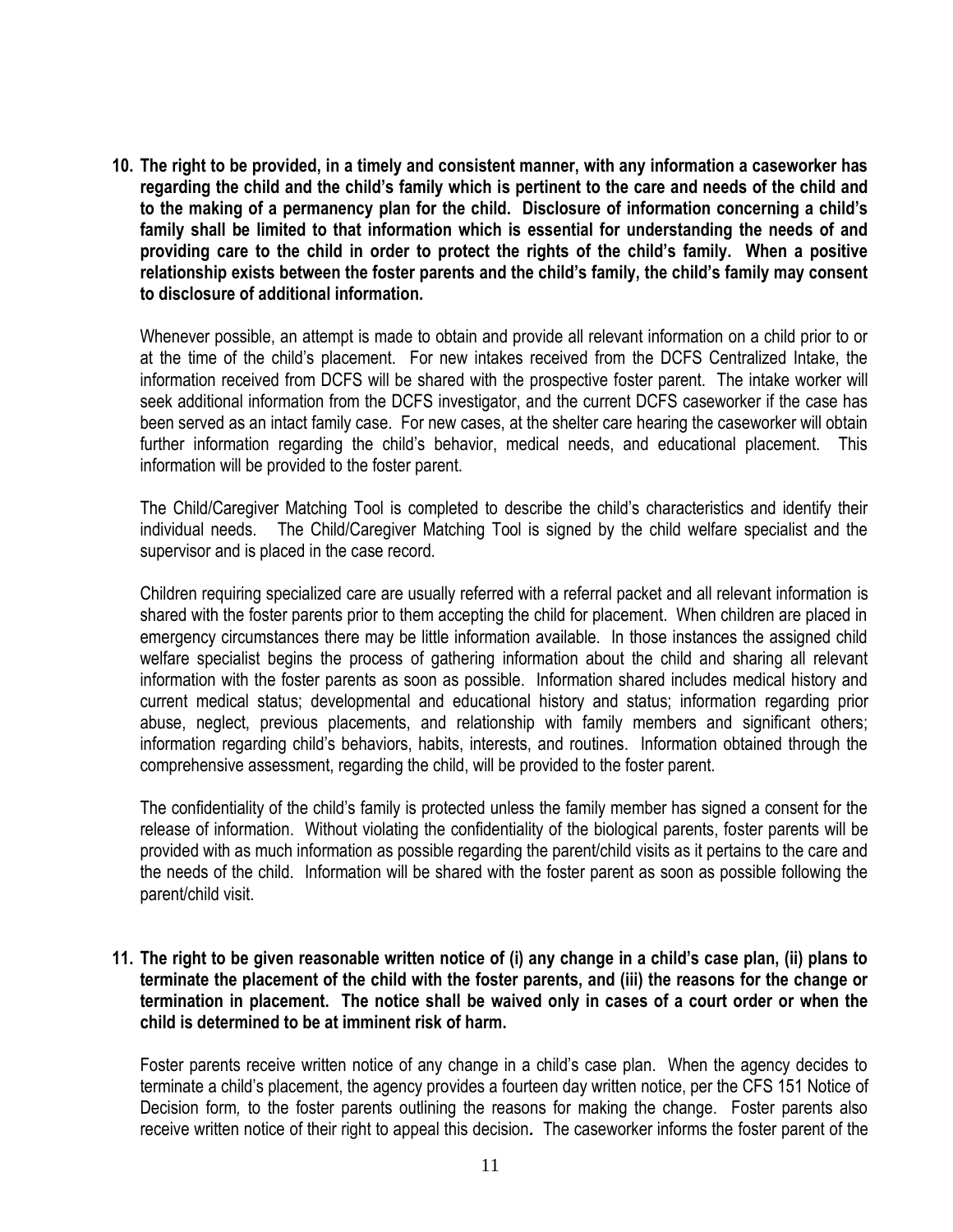appeal process and explains how an appeal can be filed*.* Fourteen day written notice is not required when a court orders removal of the child from the foster home or when the child is determined to be at imminent risk of harm.

**12. The right to be notified in a timely and complete manner of all court hearings, including notice of the date and time of the court hearing, the name of the judge or hearing officer hearing the case, the location of court proceeding and the court docket number of the case; and the right to intervene in court proceedings or to seek mandamus under the Juvenile Court Act of 1987.**

The child welfare specialist assigned to the child informs the child"s foster parents, in person, by phone, or in writing, of the next scheduled court hearing related to the child, including the date, time, place, judge, GAL (guardian ad litem)*,* and docket number. The child welfare specialist is held accountable for notifying foster parents of court hearings.Completion of this task is verified through supervision with the supervisor*,*  and documentation of the phone notification in a case note, or retaining a copy of the written notification in the case file.

Foster parents learn of their right to intervene in court proceedings or to seek mandamus under the Juvenile Court Act of 1987 through PRIDE Pre-licensure/Pre-placement training and in reviewing the DCFS Foster Family Handbook. Agency staff also relay this information to foster parents.

Foster parents are provided with a form to complete, prior to the court hearing, which allows them to give the juvenile judge information regarding the child from their perspective.

# **13. The right to be considered as a placement option when a foster child who was formerly placed with the foster parents is to be re-entered into foster care when such placement would be consistent with the best interest of the child and other children in the home.**

When a child who was previously served in foster care at The Baby Fold is referred for a subsequent foster home placement, the child"s placement history with The Baby Fold is reviewed to see if it would be in the child"s best interest to be placed with a former foster family. The child"s placement history with The Baby Fold can be accessed via our SDS computer data base system. A copy of the child's closed file is also available and accessible at The Baby Fold.

The Child/Caregiver Matching Tool is completed to determine the child"s current needs and whether the former foster family is willing to care for the child. The Child/Caregiver Matching Tool must be signed by the child welfare specialist and the supervisor.Placement decisions are approved by The Baby Fold"s Child Welfare Services administrative staff, ensuring that previous foster families have been considered prior to implementing a placement decision.

# **14. The right to have timely access to the child placement agency's existing appeals process and the right to be free from acts of harassment and retaliation by any other party when exercising the right to appeal.**

Information is included in The Baby Fold"s foster parent manual on The Baby Fold"s foster parent grievance process. A copy of the agency policy and procedure for foster parent grievances is provided to the foster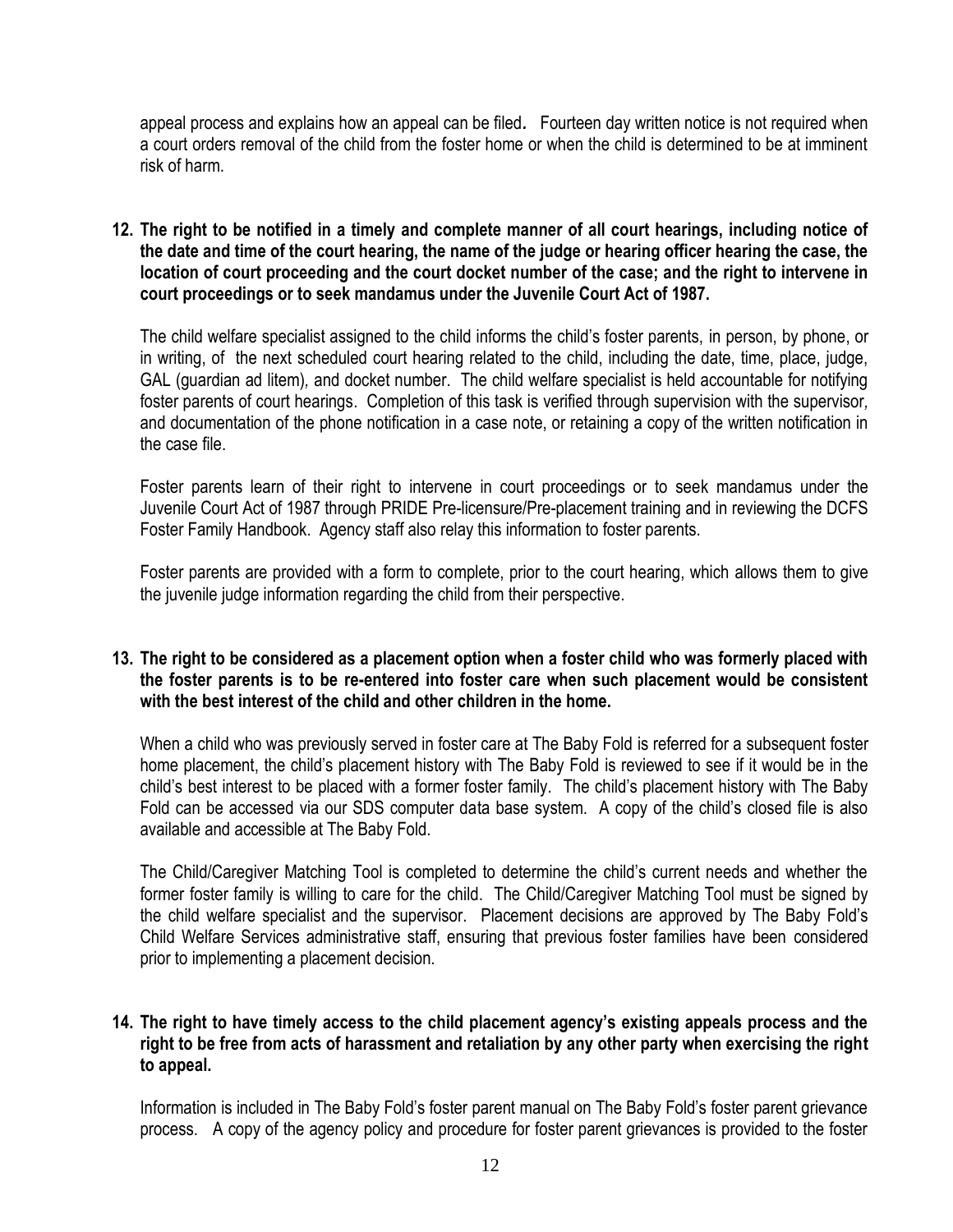parent at the time of placement of a child in the foster home. A copy of the grievance process is also provided to foster parents on an annual basis when they receive a copy of the updated implementation plan. The process is also reviewed on an annual basis by the foster parents and staff who provide feedback regarding the implementation plan. Foster parents are informed that this grievance process may be used to address alleged violations of the Foster Parent Law*.* Agency staff refer to the grievance process and provide additional copies of the process when foster parents question or disagree with an agency decision.Inclusion of the Department Director and the Chief Executive Officer in the grievance process ensures that acts of harassment or retaliation are prevented.

DCFS service appeals brochures are provided to foster parents and they are informed that they may file a service appeal with DCFS. If requested, the caseworker will assist the foster parent in writing the appeal.

**15. The right to be informed of the Foster Parent Hotline established under Section 35.6 of the Children and Family Services Act and all of the rights accorded to foster parents concerning reports of misconduct by Department employees, service providers or contractors, confidential handling of those reports, and investigation by the Inspector General appointed under Section 35.5 of the Children and Family Services Act.**

Foster parents learn about the DCFS Advocacy Office (phone number 1-800-232-3798) and the Inspector General"s Office during PRIDE Pre-licensure/Pre-placement training and through review of the DCFS Foster Family Handbook. The Baby Fold"s foster parent manual lists the toll-free number for the Office of the Inspector General (1-800-722-9124). The number is also published in The Baby Fold"s Foster Parent Newsletter and provided on the information sheet*.* Agency staff remind foster parents of these resources when foster parents question or disagree with DCFS or agency policies, practices, or decisions.

# **A foster parent's responsibilities include, but are not limited to, the following:**

## **1. The responsibility to openly communicate and share information about the child with other members of the child welfare team.**

PRIDE Pre-licensure/Pre-placement training prepares prospective foster parents for their roles as team members and emphasizes the value of open communication. The Baby Fold"s policy on Principles of Communication is shared with foster parents via The Baby Fold"s foster parent manual, and agency staff encourage open communication and sharing of information among all members of the child welfare team. Foster parent involvement in staffings, court hearings, administrative case reviews, and home visits provides a forum for open exchange of information.

## **2. The responsibility to respect the confidentiality of information concerning foster children and their families and act appropriately within applicable confidentiality laws and regulations.**

Issues of confidentiality are covered in the PRIDE Pre-licensure/Pre-placement training, the DCFS Foster Family Handbook, The Baby Fold"s foster parent manual, licensing standards*,* and The Baby Fold foster home placement agreement. Agency staff work with foster parents to help them identify information that is confidential and the reasons for adherence to confidentiality. Confidentiality is reviewed with licensed foster parents at every six month license monitoring visit.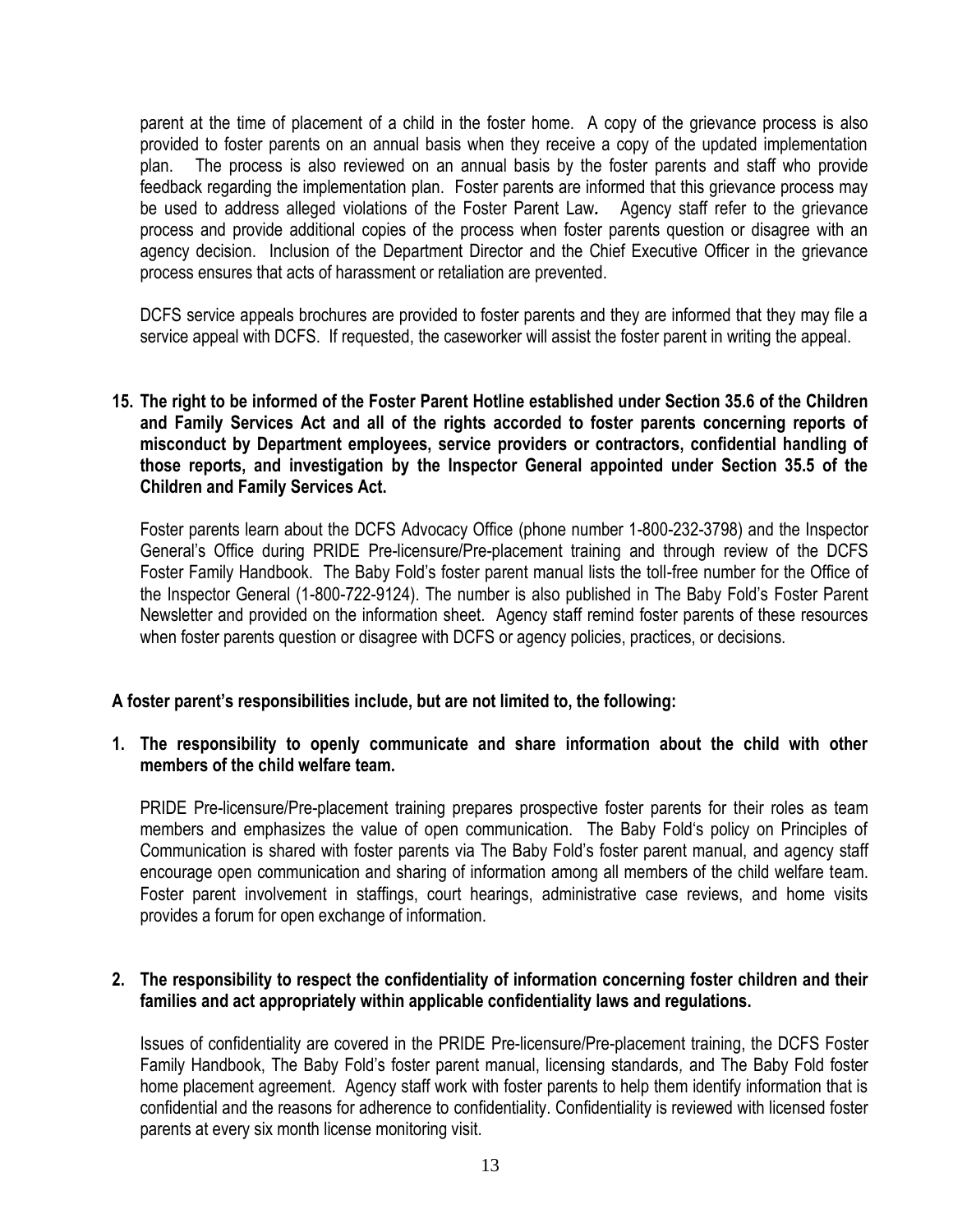The topic of confidentiality will also be addressed in the monthly newsletter and is one of the CORE DVD Training topics.

# **3**. **The responsibility to advocate for children in the foster parent's care.**

Agency staff are trained to recognize the role of foster parents as advocates for children in their care. PRIDE Pre-licensure/Pre-placement training*,* Educational Advocacy training, and the DCFS Foster Family Handbook help inform foster parents regarding their roles as advocates. Foster parents are encouraged to advocate for their foster children in all arenas, including staffings, Administrative Case Reviews, multidisciplinary staffings, court, meetings with the guardian ad litem**,** and Child and Family Team meetings*.*

According to the foster home placement agreement foster parents are to be active participants in the child"s education by facilitating his/her educational program, maintaining regular contact with school staff, and attending all staffings. Licensing workers register foster parents for Educational Advocacy Training and ensure completion per licensing standards*.*

Information is available through the monthly newsletter on how foster parents can work with the courts to help advocate for the children in their care. Foster parents are encouraged to view The Baby Fold"s CORE Training on DVD.

Foster parents are informed of the DCFS and agency appeal processes, the Inspector General"s office and the DCFS Advocacy Office as resources to consider utilizing in their role as advocates. Copies of the DCFS service appeal brochures and The Baby Fold"s foster parent grievance process are provided to foster parents along with the child"s record folder.

# **4. The responsibility to treat children in their care and their families with dignity, respect and consideration.**

PRIDE Pre-licensure/Pre-placement training, licensing standards, and the foster home placement agreement all emphasize the responsibility of foster parents to treat children in their care and their families with dignity, respect and consideration. Sensitivity to children and birth families is an integral part of the orientation training provided to new foster parents at The Baby Fold.

The Baby Fold"s Foster Parent Manual includes the agency"s statement of beliefs which emphasizes valuing and respecting each individual. The manual includes a copy of the Client Rights form, outlining the rights to which children and clients are entitled. Information is included regarding relationships between foster parents and biological parents. Through the Foster Parent Manual and orientation training, foster parents are informed of the role of the caseworker in assessing the safety and well being of each foster child, and are made aware that private face to face contact will be made with the foster child at least one time per month.

Foster Parents are expected to participate in the initial family meetings as a way to initiate contact and communication with birth parents. These meetings provide an opportunity for foster parents to begin building bridges with the birth families for the benefit of the children. Foster parents are also expected to participate in child and family teams. Their participation provides an opportunity for all involved persons to share information and develop strategies that will assist birth families in meeting their goals*.* Foster parent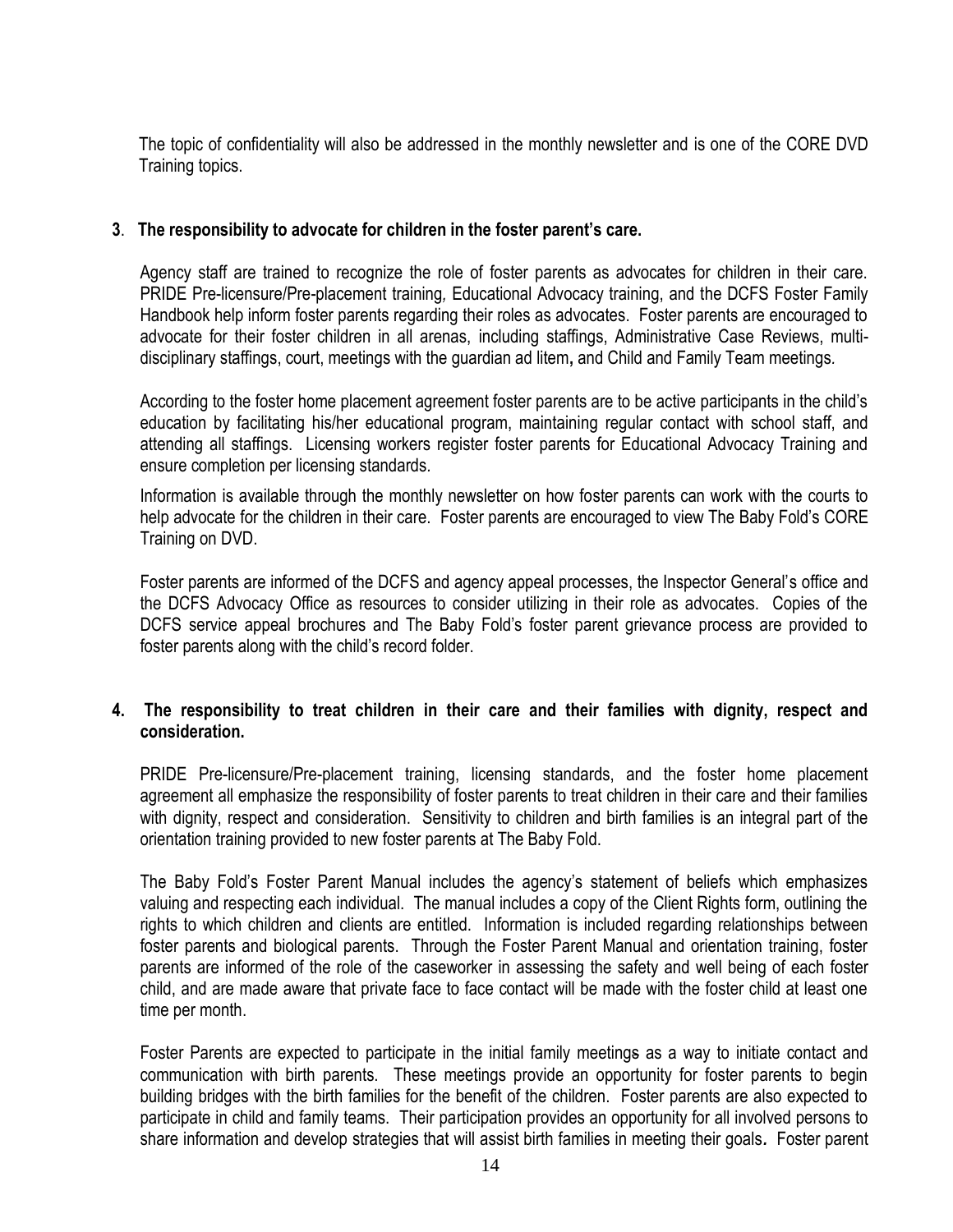participation in child and family teams also assists children in care to observe all involved parties working together. Participation in child and family team meetings provides foster parents with opportunities to build relationships with birth parents and to share information about the child and to work together on common goals. Foster parents also are encouraged, when deemed appropriate, to involve birth parents in as many medical appointments and educational meetings and activities as possible. Child welfare specialists and other staff help facilitate a family"s involvement by keeping birth parents informed of dates and times that appointments and activities are being held.

CORE DVD sessions, including Attachment, Visitation and Loss, and Helping Interventions and Assessments, also discuss the need to treat clients with dignity and respect. Training is also available on trans-cultural parenting for foster parents to further enhance their abilities to understand and work with children and families of other races and cultures.

Agency staff reinforce this responsibility with foster parents in their regular contacts with foster families. This includes weekly or monthly case management contacts by the caseworker and semi-annual monitoring visits by the licensing worker. During these contacts staff will model dignity, respect and consideration through their discussion of the family and the foster child with the foster parent. As needed, staff will reiterate licensing standards emphasizing appropriate treatment of the foster children and their families.

Violations of licensing standards will be reported via The Baby Fold"s Licensing Complaint Report and will be signed by the staff member making the report and their supervisor.

# **5. The responsibility to recognize their own individual and familial strengths and limitations when deciding whether to accept a child into care; and the responsibility to recognize the foster parent's own support needs and utilize appropriate supports in providing care for foster children.**

The agency and foster family engage in a mutual assessment process at the time of licensing and through continued monitoring visits which includes an assessment of family strengths and limitations and the types of children whose needs can be met by the foster family.Foster Parents complete a Foster Parent Preference Checklist that allows them to state demographic preferences and give placement preference information based on their personal strengths, limitations, and desires. At the time of the six months monitoring visit with the licensing worker, the foster parent may make changes to their Preference Checklist. Through completion of successful placements, the strengths, capabilities, and talents of the foster family are noted. These factors are taken into consideration when the agency considers foster families for possible placements. The agency utilizes the Child/Caregiver Matching Tool to ensure that the needs of each child will be met in the proposed foster placement.Agency staff urge foster parents to consider their strengths and limitations when the agency presents them with the referral of a child.

Through the use of the Child/Caregiver Matching Tool, the areas in which the foster parent may need additional assistance are identified.Once a child is placed the agency works with the foster family and includes them as a member of the professional child welfare team to help identify the supports and resources needed to meet the needs of the child. Child welfare specialists make referrals for needed services for foster children on their caseloads.

The Baby Fold partners with The Forgotten Initiative, and foster parents are encouraged to use the offerings of encouragement, support, and services provided by this group.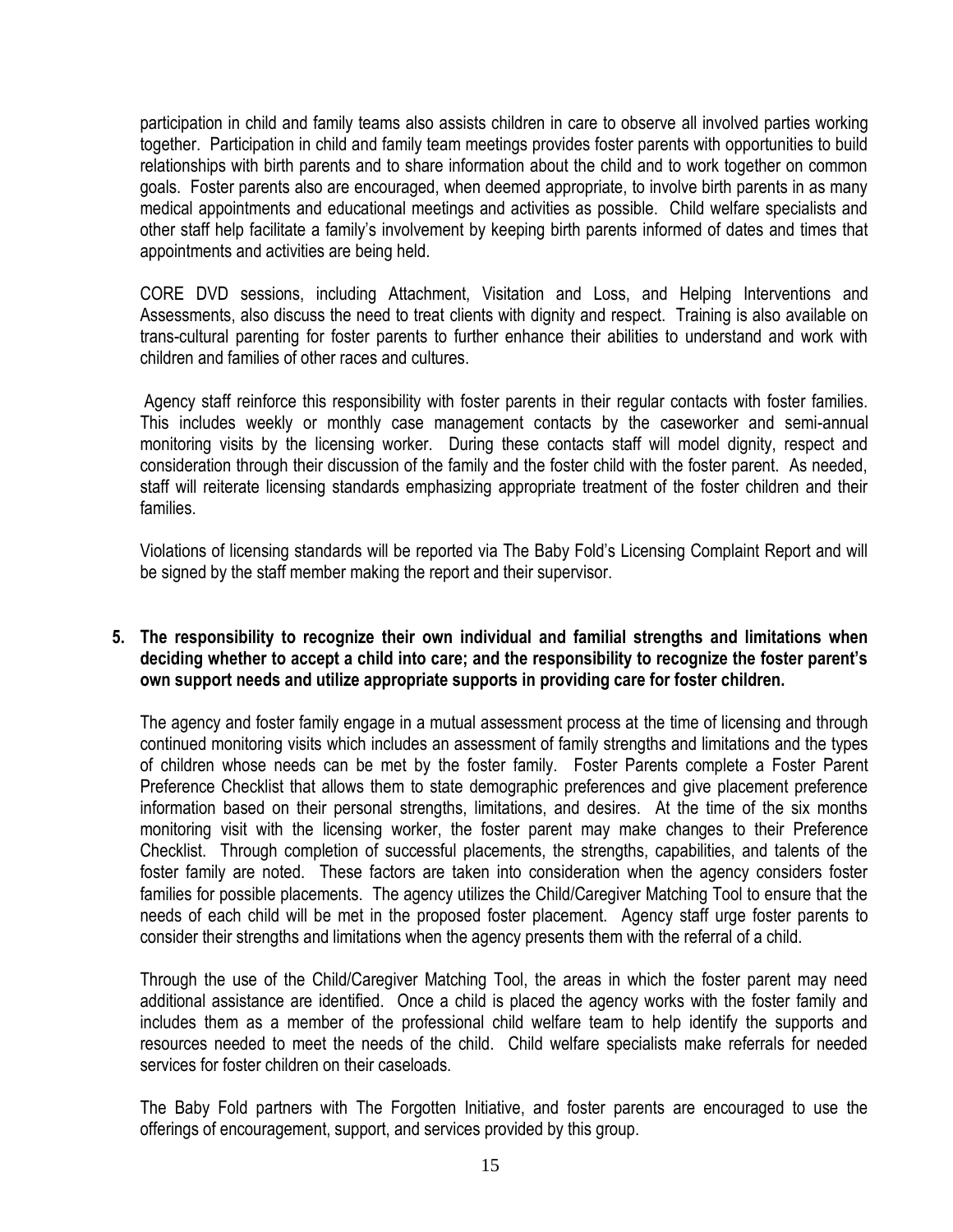Training needs are examined throughout the time that a family is licensed with the agency, both relating to the needs of an individual child as well as training that applies to foster parenting in general.The foster parent"s training logs are reviewed with them at each monitoring visit. Training that is pertinent to the foster parent"s needs is discussed and training options are noted.

# **6. The responsibility to be aware of the benefits of relying on and affiliating with other foster parents and foster parent associations in improving the quality of care and service to children and families.**

Foster parents learn of foster parent associations and support groups through PRIDE Pre-licensure/Preplacement training, the DCFS Foster Family Handbook, Families Now and Forever and The Baby Fold"s foster parent monthly newsletter.

Licensing workers discuss the ongoing training needs of the foster parents during the licensing monitoring visits and inform them of workshops and conferences that are available to them.

The agency supports the attendance of foster parents and staff at the annual Caregivers" Conferences.

The Baby Fold offers a monthly newsletter for foster and adoptive parents.It notes opportunities for family focused activities.

New foster parents are invited to a welcome party at the agency. This offers them the opportunity to meet staff, other new foster parents, and experienced foster parents.The Baby Fold also offers a Nurturing Parent group for foster parents as needed or requested. Through these groups, along with PRIDE training, foster parents become acquainted with one another and develop supportive relationships.

The foster parent group provides the opportunity for foster parents to get to know one another, network with each other, and learn from one other. It allows their voice to be heard regarding their concerns and serves to strengthen their working relationships with staff members.

Agency foster parents utilize one another to provide respite.

## **7. The responsibility to assess the foster parent's ongoing individual training needs and take action to meet those needs.**

Foster parents receive information regarding ongoing training requirements through receipt of the licensing standards and The Baby Fold"s foster parent manual. Family development staff and foster parents together assess training needs and complete and sign the Licensing Monitoring Record form, which contains the training plan pertaining to the child(ren) placed in the foster home*.*

Through regular license monitoring and case planning activities foster parents and the agency identify training needs*,* as they pertain to the care of the children currently placed in the home, and in preparation for accepting future placements**.** The Caregiver Matching Tool is used to identify areas in which the foster parent may need assistance through additional training*.* The Baby Fold informs foster parents through personal contacts and the monthly newsletter of ongoing module training, agency training, and outside training that can meet those training needs**.** If necessary, the licensing worker will seek a training resource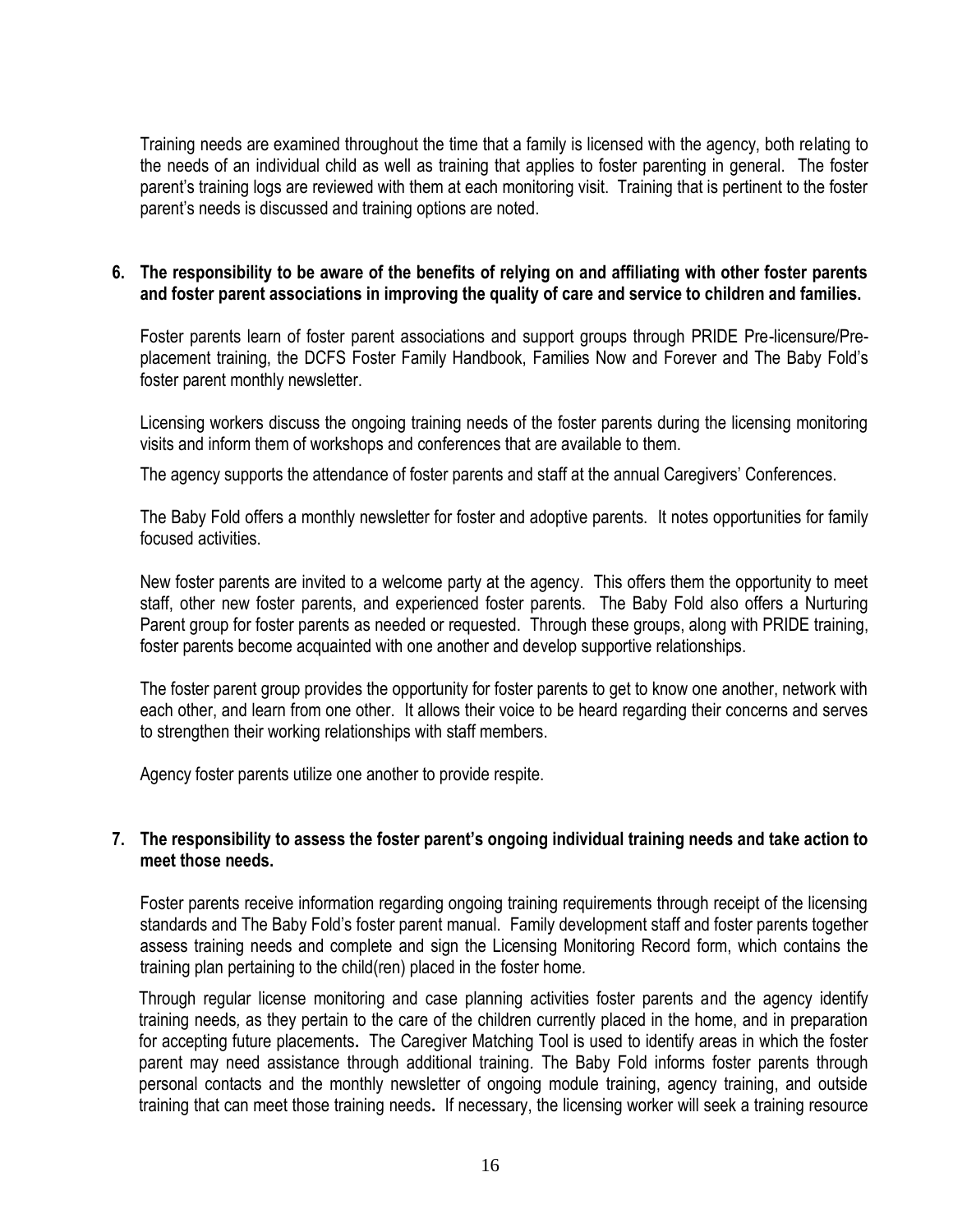to fulfill a particular need. As stated in The Baby Fold"s Foster Parent Manual, The Baby Fold will reimburse foster parents for travel expenses to attend agency-approved training*.*

Foster parents are informed of information resources, such as articles, books, audio tapes, video tapes, and community support groups. They are encouraged to use the DCFS Virtual Training site.

The Baby Fold"s child welfare program"s CORE DVD training is available to foster parents**.** Through the foster parent newsletter and the foster parent committee meetings, foster parents are invited to suggest training topics that can be addressed through the foster/adoptive parent training sessions.

# **8. The responsibility to develop and assist in implementing strategies to prevent placement disruptions, recognizing the traumatic impact of placement disruptions on a foster child and all members of the foster family; and the responsibility to provide emotional support for the foster children and members of the foster family should preventive strategies fail and placement disruptions occur.**

The Caregiver Matching Tool is used to make appropriate placements. Using this tool, the social history information, and placement history information*,* the caseworker is responsible to identify the early signs of children who may be at risk of disrupting from or creating disruption within the foster home. These pieces of information help to identify areas for developing strategies to prevent placement disruptions. A plan is then developed for prevention of disruption. The plan may include additional support services and further training for the foster parent.

When a Clinical Screener or caseworker completes the initial or on-going Integrated Assessment, the foster parent is involved in the assessment process. Through this process risk factors are noted and the child"s needs and corresponding services are identified. Recommendations made include specific training for the foster parent, increased caseworker contacts, and additional Child and Family Team meetings as needed.

Through PRIDE, the DCFS Foster Family Handbook, The Baby Fold"s Foster Parent Manual and orientation training, foster parents learn of available support and stabilization services that can be accessed in order to maintain placements.

The Baby Fold and foster families work together to access Intensive Placement Stabilization services, SASS services, respite, counseling, and other services needed to prevent a disrupted placement. Workers will maintain the required in-person contacts to assess problems, work with the foster parents on problem solving, and assist in seeking appropriate supportive resources as needed. Linking the foster parent with another foster parent may be used as a source of additional support.

When respite care is utilized to prevent a placement disruption, a plan will be made for contacts and meetings that will occur during the respite in order to have the appropriate interventions in place before the child returns from the respite.

Licensing workers and child welfare specialists encourage foster families to utilize needed services to ensure that foster children and members of the foster family receive emotional support when placement disruptions occur. Upon receipt of a written notice from a foster parent for the removal of a foster child, a plan will be made for supporting the foster child and the foster family through the transition.

Foster parents may request counseling, training, or support services for themselves and their family members should placement problems or a placement disruption occur. Foster parents are encouraged to seek assistance and support, as needed, from other social service agencies, their church/pastor, or local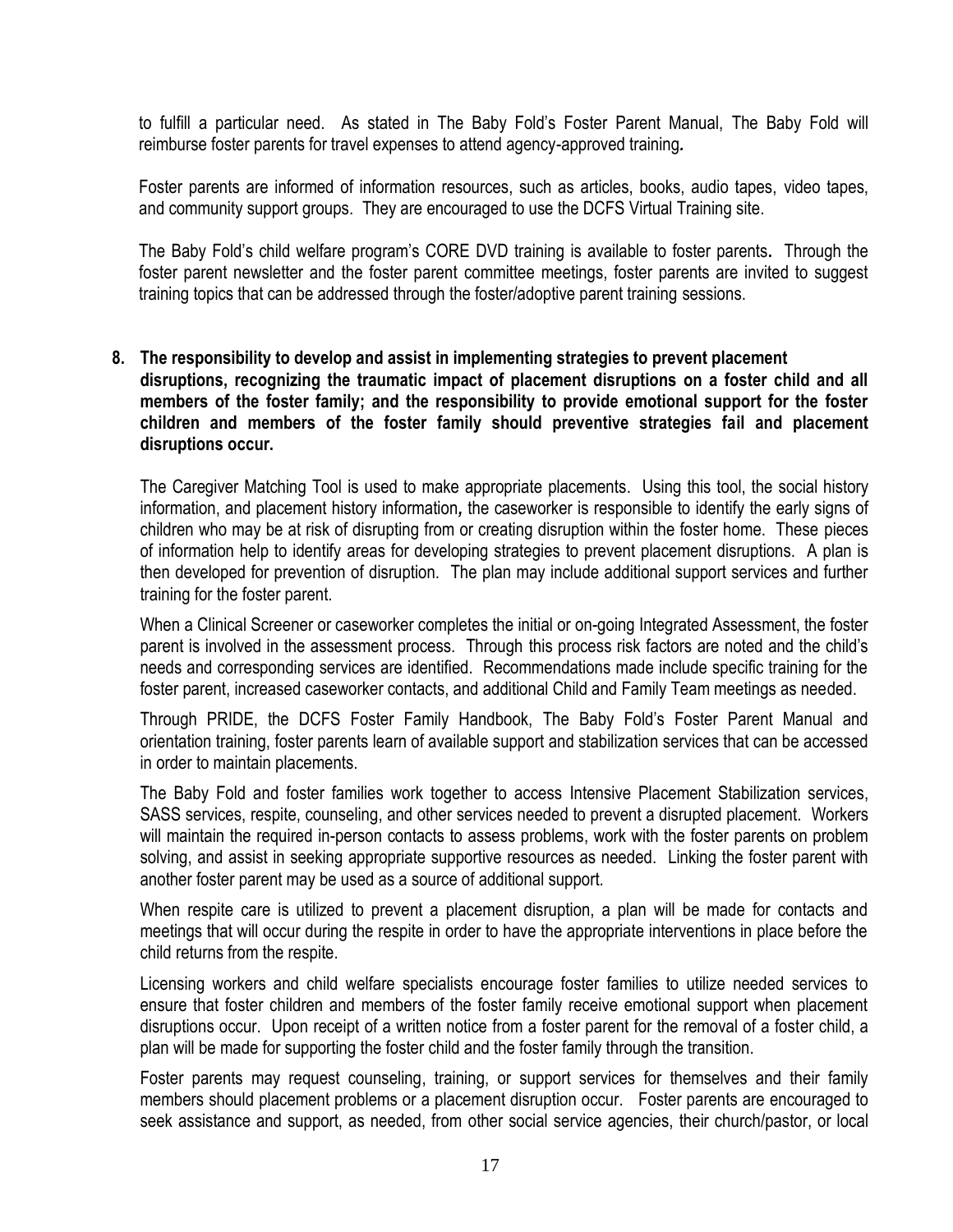support groups. When possible and appropriate, foster parents may maintain contact with a foster child following the disruption of the placement.

Baby Fold staff are available 24 hours a day to assist foster parents when problematic behaviors arise. The on-call worker can provide assistance himself or herself or can contact the child welfare specialist, supervisor, or therapist involved in the child"s case. A response form is completed by the on-call worker, informing the caseworker and supervisor of the reason for the call, any response given, and anything requiring further follow-up by the worker is noted. This form is provided to the worker the following business day.

When critical incidents and/or unusual incidents occur, the required forms are completed that include a plan for resolution of the problem.

Foster parents have the availability to consult with The Baby Fold"s therapists and clinical director regarding the child"s problematic behavior in order to reduce the potential of placement disruption. Information is collected from the child welfare team, including the foster parents, and clinical tools are used to assess the child"s functioning. Behavior plans are developed for use in the foster home.

Foster parents are encouraged to avail themselves of support services in order to prevent placement disruption, including the use of respite services.

## **9. The responsibility to know the impact foster parenting has on individuals and family relationships; and the responsibility to endeavor to minimize, as much as possible, any stress that results from foster parenting.**

The Baby Fold offers many forums for foster parents to address the stress they experience as foster parents. Training sessions assist foster parents in identifying and minimizing the stress. Agency staff are available by phone at all times to assist foster parents in recognizing stress and formulating strategies for preventing, reducing, or eliminating stress. Stress management and self care training is available and can be accessed.

The Baby Fold"s Keeping the Promise Program provides a family night three times a year for post-adoptive families. This provides opportunities to alleviate stress and network with other families.

Foster parents are encouraged to participate in the agency and the McLean County Foster Care Coalition recruitment events and to share their experiences as foster parents. Retention activities are advertised in the monthly newsletter and are provided as a means of support and appreciation and provide opportunities for foster parents to socialize and engage with one another.

The monthly newsletter gives tips and suggestions to foster parents for reducing stress related to foster parenting. Foster parents can consult with The Baby Fold"s therapists and clinical director and they can request counseling as it relates to the fostering experience, including requesting emotional support for their family when a foster child returns to their biological family. Licensing workers can refer foster parents to PRIDE module training that addresses the impact of foster parenting. Licensing staff help reinforce the services that are available to foster parents to effectively manage the stress associated with foster parenting.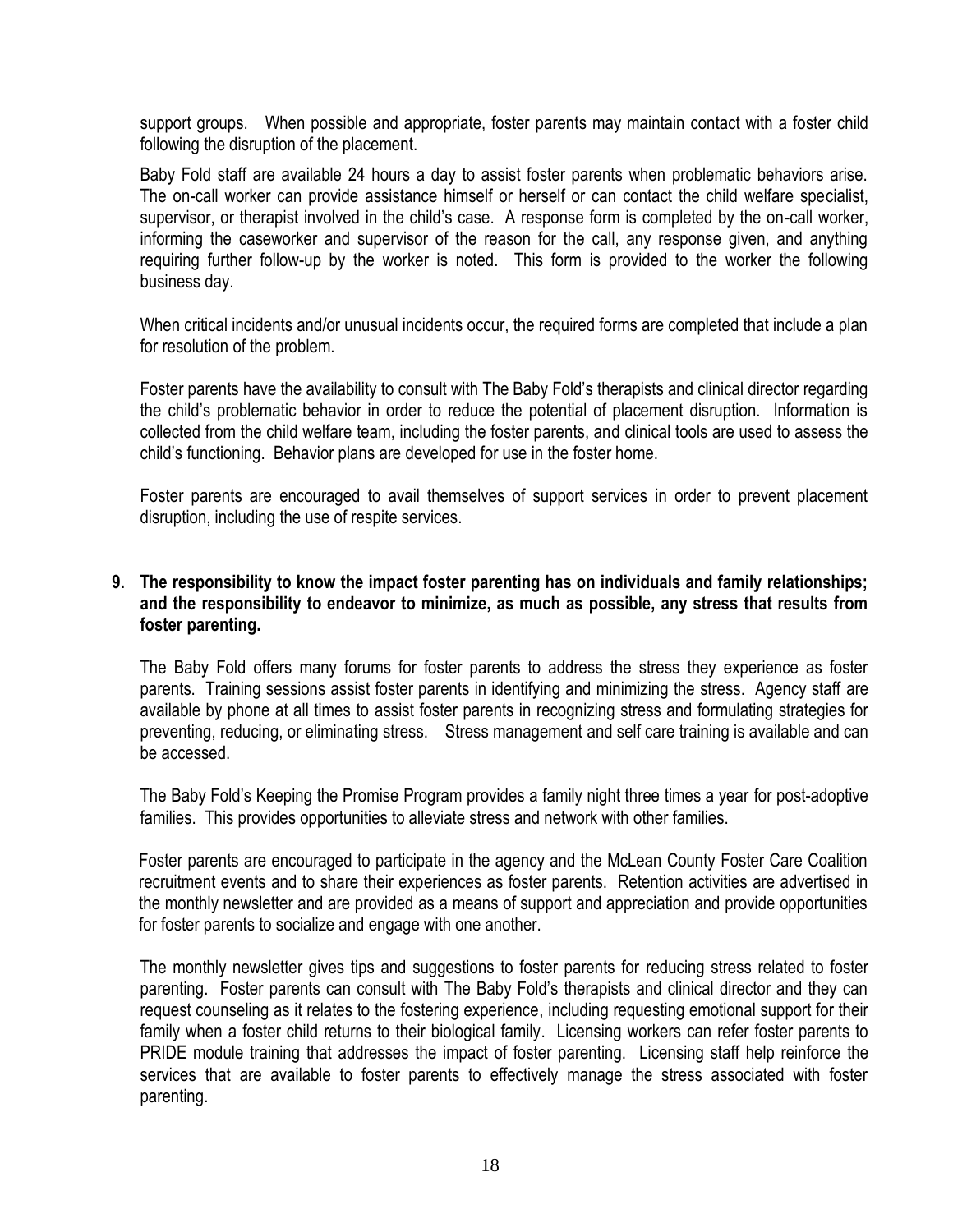Through the Foster Parent Manual and orientation training, foster parents are made aware of the procedure for utilizing respite care. Foster parents are encouraged to use respite care and approved child care arrangements as preventative measures to avoid placement disruptions.

Respite requests for the purpose of preventing a placement disruption are made to the child welfare specialist. Respite care may also be provided for emergency situations including employment related travel, illness in the immediate family, or a death in the family.

Foster parents may request a "voluntary hold" on placement referrals during times that they are experiencing undue stress. At any time, a foster parent may request having their home removed from The Baby Fold"s placement opening list so that they will not be called for placements.

Additionally, licensing workers inform foster parents of the non-active status process at the time of licensure and at each renewal and ensure that foster parents are aware of this option.

Through participation in the foster parent group*,* foster parent attendees have the means to make suggestions regarding ways the program can be improved for their benefit, assisting them in more effective foster parenting. It also provides a way for foster parents to have input as to ways the agency can acknowledge and express gratitude for their service.

Foster parents are encouraged to be involved with the local Foster Care Advisory Council. Dates, times, and locations of these quarterly meetings will be published in the foster parent newsletter and will also be sent out by letter and e-mail.

### **10. The responsibility to know the rewards and benefits to children, parents, families and society that come from foster parenting and promote the foster parenting experience in a positive way.**

Foster parents receive encouragement through their contacts with agency staff and other foster parents*,*  and through the receipt of the foster care newsletter*.* Training sessions bring foster parents together to encourage and support one another. CORE DVD training that focuses on foster parents as a member of the professional team highlights the importance of being able to work with the schools, courts, and other agencies, representing foster parenting and the agency in a positive light.

Items with the agency logo, such as shirts, coffee mugs, and book bags are used to promote foster parenting. Shirts with the words: "Got Kids? Ask me how to become a foster parent" are available for purchase.

The Baby Fold Story, a newsletter with a circulation of 25,000 which includes the agency"s foster parents, highlights accomplishments of foster parents and promotes foster parenting in a positive way. The annual Baby Fold Festival of Trees enhances community awareness of all agency programs including the agency"s foster care program. The Baby Fold utilizes both print and broadcast media to promote foster parenting. Brochures for recruitment of foster parents have been developed.

Churches are used as a means of contact in order to promote foster parenting and give recognition to those who are foster parents. Church bulletins, church newsletters, and church programs are used for this purpose.

Foster parents actively recruit additional foster parents. They are encouraged to participate in foster parent recruitment events within the community. Licensing workers identify foster parents who have the skills and experiences to assist in recruitment events where staff will also be present to answer questions. Foster parents are identified who are comfortable with public speaking and are willing to share in recruitment events by telling their own stories and sharing their own experiences on a voluntary basis.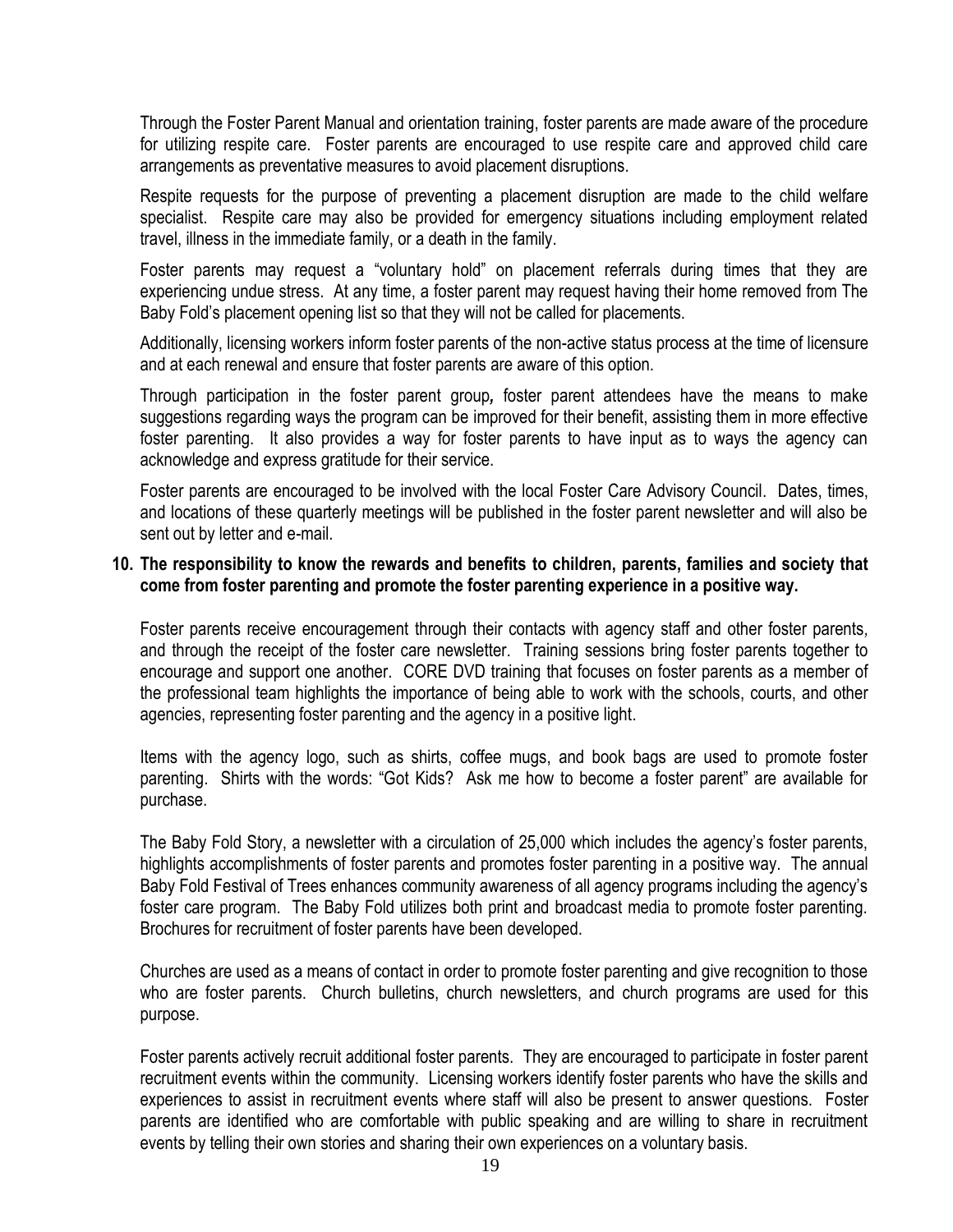Foster parents use opportunities to promote foster parenting and recruit interested individuals. Foster parents use employer sponsored activities such as service fairs and lunch and learn sessions to share their personal foster parenting experiences and increase awareness of foster care in their communities. They participate, along with the agency, in the local foster parent coalition recruitment events in the community. Through these events which are planned with agency staff, foster parents are invited to "tell their story" to help participants learn what foster parenting is like from their perspective.

Foster parents are informed of and encouraged to attend state events that acknowledge and support foster parents**.** The Baby Fold"s annual foster parent/family appreciation events acknowledge the efforts and accomplishments of our foster parents.

The Baby Fold"s foster parent newsletter features a foster parent spotlight each month. A foster parent is selected, from staff nominations, to be recognized for their significant accomplishments in foster parenting.

### **11. The responsibility to know the role, rights and responsibilities of foster parents, other professionals in the child welfare system, the child and the child's own family.**

Foster parents learn about the roles, rights and responsibilities of foster parents and others on the child welfare team through PRIDE Pre-licensure/Pre-placement training, the DCFS Foster Family Handbook, The Baby Fold"s Foster Parent Manual*,* The Baby Fold"s orientation session, Families Now and Forever, The Baby Fold"s monthly newsletter*,* The Baby Fold"s Foster Parent Law Implementation Plan, and contacts with the agency and other professionals.Foster parents have the opportunity to view The Baby Fold"s CORE DVD training and attend monthly training sessions with the child welfare staff.

Foster parents are encouraged to attend the foster parent group which oversees The Baby Fold"s Foster Parent Law Implementation Plan. These meetings are announced in The Baby Fold"s monthly newsletter and are held on a quarterly basis. Foster parents and staff are both invited to attend in order to foster communication about one another"s roles, and responsibilities. Foster parents are encouraged to ask questions and express concerns in order to clarify the roles of other members of the professional team. The foster parent group meetings also provide an opportunity for foster parents to express concerns and/or issues that need to be addressed in order to improve service provision and/or communication between agency personnel and foster parents. The Child Welfare Services Manager also attends the meetings, providing an opportunity for foster parents to express concerns directly to management staff.

During The Baby Fold"s orientation session, an overview of The Baby Fold"s Foster Parent Manual is given. This includes information regarding foster parents' rights and responsibilities, and the manual includes a copy of The Baby Fold"s Implementation Plan. Information regarding the roles of the various members of the child welfare team is provided. A copy of the Client Rights form is included.

Each month, The Baby Fold"s Foster Parent Newsletter will feature information on one foster parent right and responsibility. Foster parents may be interviewed to express their thoughts concerning the featured right or responsibility and what importance it has to them personally. Foster parents are encouraged to contribute articles to the newsletter. The Foster Parent Newsletter is also utilized to keep foster parents informed of staff changes and of services and programs in the community available to children in their care.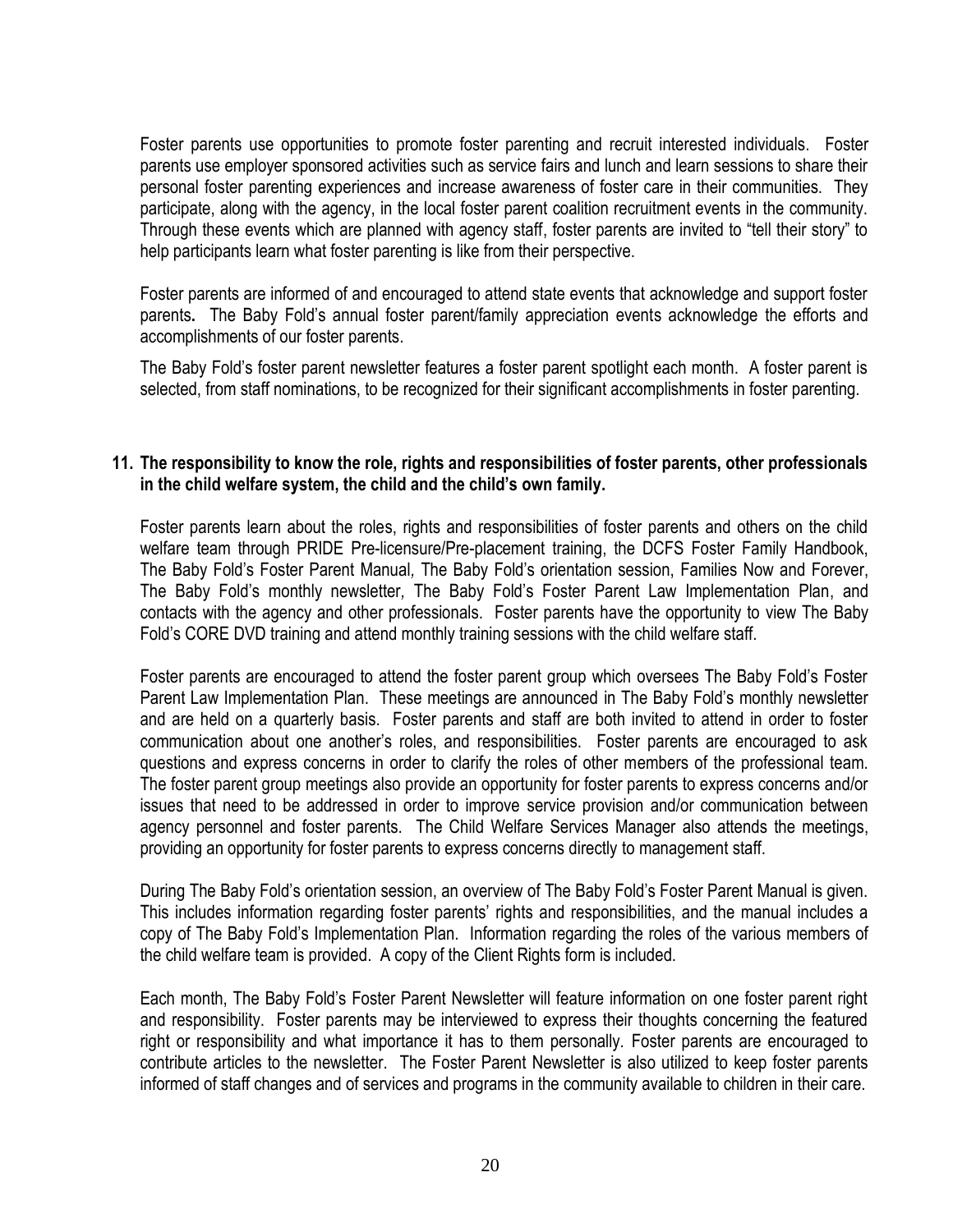DCFS PRIDE modules are co-trained by PRIDE trainers, some of whom are also foster parents.In the CORE DVD session on working with foster parents, information regarding roles and responsibilities of all members of the professional team are provided to participants.

Experienced foster parents assist newly licensed foster parents in developing an understanding of the roles, rights and responsibilities of foster parents and other professionals in the foster system.

PRIDE trainers who are on staff at The Baby Fold provide an overview of PRIDE to all staff members on an annual basis. Included in this overview, staff members watch the "Making a Difference" video and participate in some of the activities. This gives staff members a better understanding of the information that is provided to foster parents so they can clarify foster parents' questions and concerns about roles and responsibilities of different team members.

The responsibilities of foster parents are listed on the foster home placement agreement, which they sign each time a child is placed in their home. This placement agreement is reviewed with the foster parent by the caseworker when placement occurs. The Baby Fold has created a foster parent manual for each foster parent to use as a resource guide. The responsibilities of the foster parent are included in this manual which is given to them and reviewed during orientation for new foster parents. The responsibilities of agency staff members are also described in the agency"s foster parent manual.Discussion of the foster parent's responsibilities will be ongoing through the monthly newsletter and meetings with foster parents, and foster care staff. Child welfare specialists assist foster parents in understanding roles and responsibilities of different team members through discussions that occur during regular casework contacts in their home. Licensing workers offer support and guidance to foster parents during monitoring visits and clarify any questions pertaining to team members" roles and responsibilities.

Foster parents are encouraged to attend and participate in court hearings, Administrative Case Reviews, school staffings, child and family teams, and treatment team staffings. Foster parents are integral participants on Child and Family Teams.

Through the agency quality enhancement program, foster parents are surveyed at the time they are initially licensed, upon initial placement and when they close their license. Unlicensed relative caregivers are surveyed at the time of placement and at the time the child"s discharge*.* The annual foster parent satisfaction survey offers the opportunity for foster parents to voice their issues and concerns, which are then made known to management staff. Feedback received through the Foster Parent group is provided to the Associate Director of Foster Care Services. All staff, including the CEO, Director of Family and Community Services and the Child Welfare Services Manager, respond to concerns expressed by foster parents.

**12. The responsibility to know and, as necessary, fulfill the foster parent's responsibility to serve as a mandated reporter of suspected child abuse or neglect under the Abused and Neglected Child Reporting Act; and the responsibility to know the child welfare agency's policy regarding allegations that foster parents have committed child abuse or neglect and applicable administrative rules and procedures governing investigations of such allegations.**

Foster parents receive training on their responsibilities as mandated reporters of suspected child abuse and neglect through PRIDE Pre-licensure/Pre-placement training, the DCFS Foster Family Handbook, The Baby Fold"s new foster parent orientation session, and The Baby Fold"s Foster Parent Manual.They receive a copy of the Mandated Reporter Handbook*.* Foster parents sign an acknowledgment of their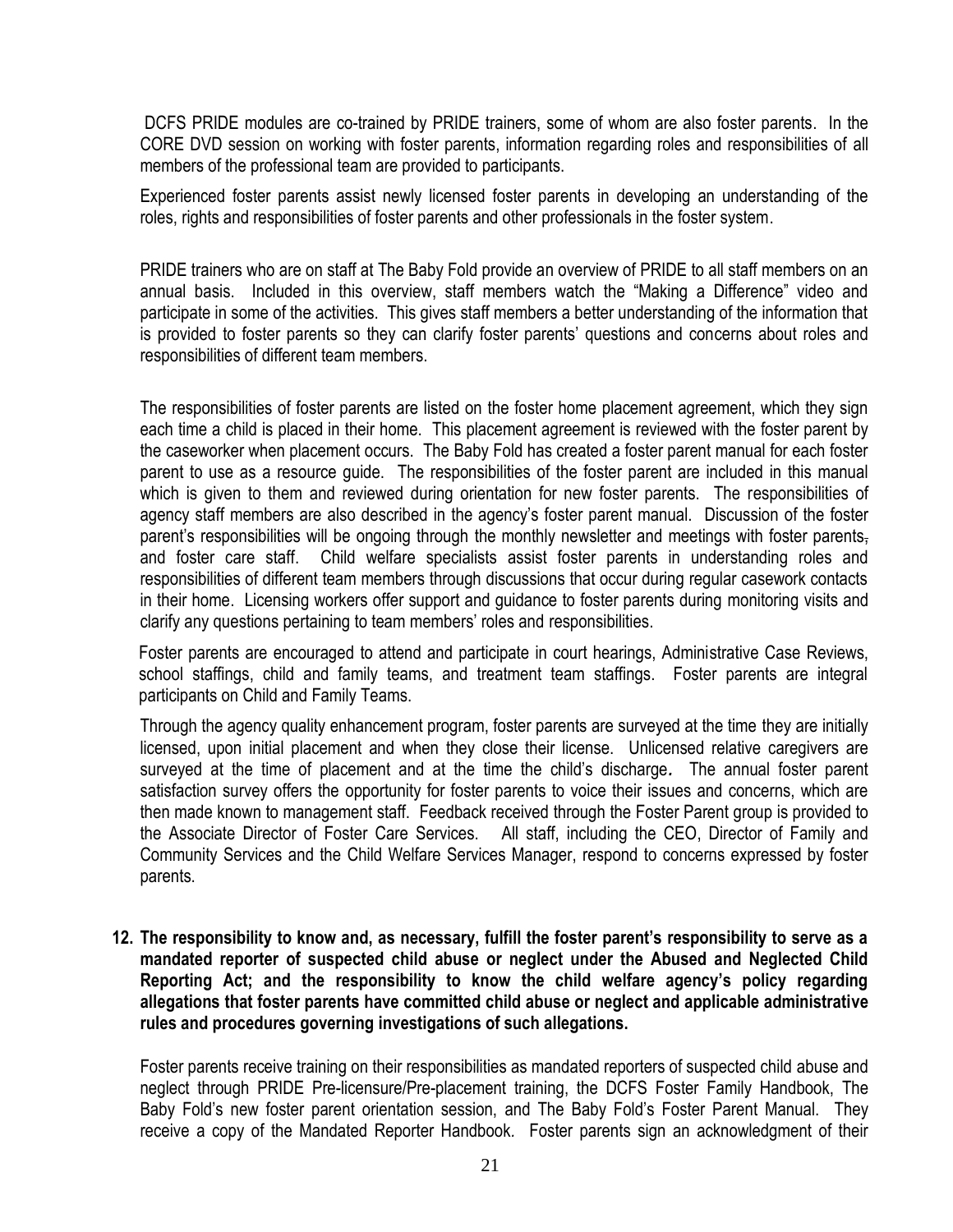responsibility as mandated reporters. Agency staff reinforce the need for foster parents to report suspected child abuse and neglect.

PRIDE module training and training on sexually problematic behaviors provide the opportunity for foster parents to gain understanding regarding child sexual abuse and reactive and sexually aggressive behavior. The DCFS Lending Library can facilitate learning about child sexual abuse.

Information provided through The Baby Fold"s Foster Parent Manual and the Foster Parent Newsletter, alerts foster parents regarding their responsibility for reporting unusual incidents, including suspected incidents of abuse or neglect, and sexually aggressive acts committed by DCFS youth.

The DCFS Foster Family Handbook provides information about the process related to a child abuse or neglect investigation. DCFS and agency staff also provide information about the administrative rules and procedures that apply to such investigations in licensed and unlicensed foster homes. DCFS administrative rules and procedures are available on the DCFS website. The DCFS website will be posted in The Baby Fold"s foster parent newsletter. A copy of DCFS administrative rules and procedures will be provided to foster parents upon request.

The McLean County Foster Care Coalition is preparing to provide training for foster parents that will review the neglect and abuse allegation process and the applicable rules and regulations which govern investigations of those allegations in a foster home.

# **13. The responsibility to know and receive training regarding the purpose of administrative case reviews, client service plans and court processes, as well as any filing or time requirements associated with these proceedings; and the responsibility to actively participate in the foster parent's designated role in these proceedings.**

Foster parents learn about administrative case reviews, client service plans, and court processes through PRIDE Pre-licensure/Pre-placement training, the DCFS Foster Family Handbook, and The Baby Fold"s Foster Parent Manual. Foster parents are encouraged to attend all agency training, and view the CORE DVDs which include training on these topics. As stated in the foster home placement agreement, foster parents are encouraged to attend and participate in these processes*.*

Child Welfare Specialists and licensing workers encourage foster parents to participate in administrative case reviews, child and family team meetings, and court hearings in order to be fully informed of the permanency goal for the child and to be involved in permanency planning for the child.

#### **14. The responsibility to know the child welfare agency's appeal procedure for foster parents and the rights of foster parents under the procedure.**

The PRIDE Pre-licensure/Pre-placement training and the DCFS Foster Family Handbook provide information on the DCFS service appeal process. Copies of the DCFS Service Appeal brochure are provided to foster parents at the time of placement. A copy is included in The Baby Fold"s Foster Parent Manual. This brochure outlines what appeals can be file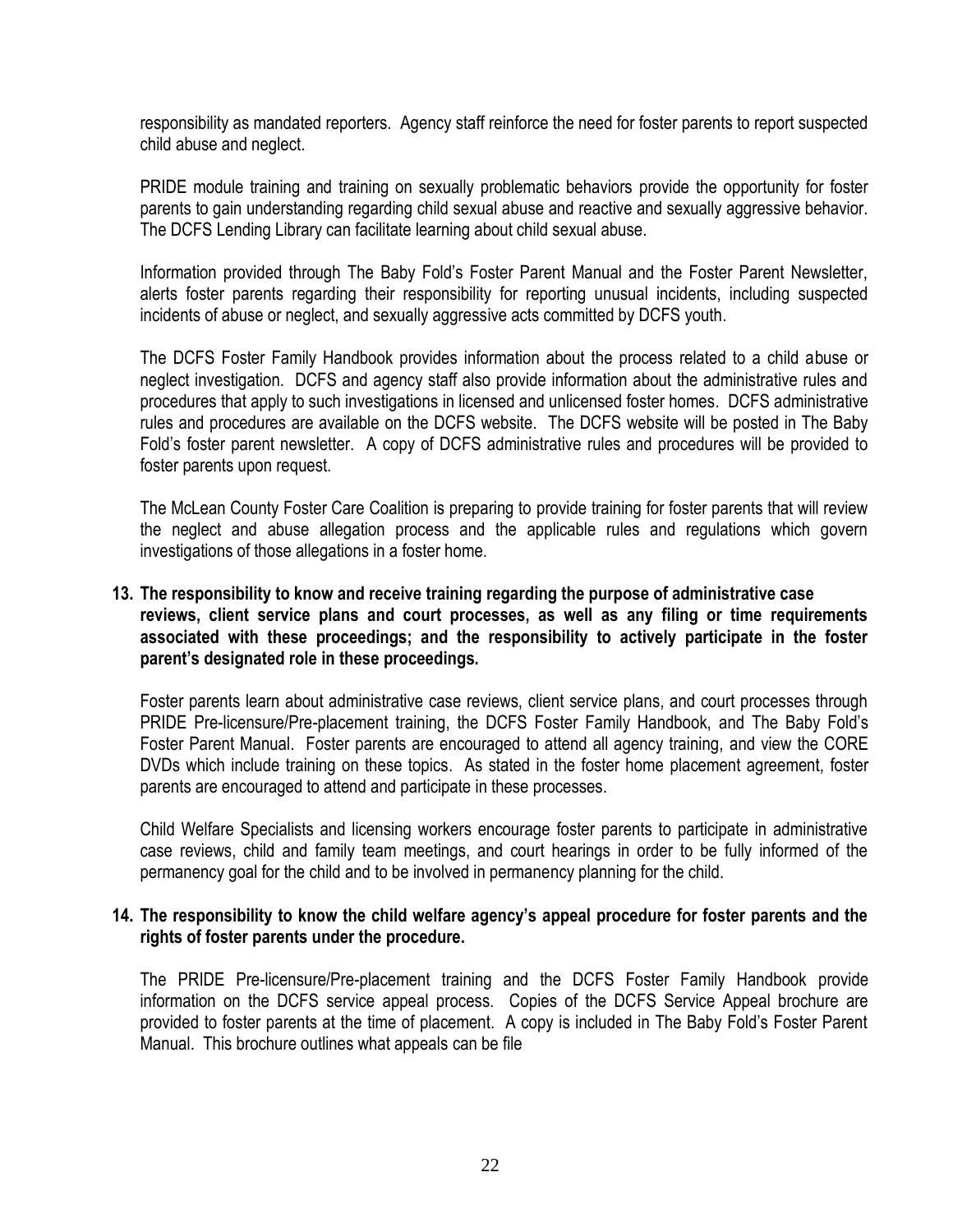Licensing workers and child welfare specialists assist foster parents with the appeal process should they need their assistance. This includes assisting in writing and submitting the appeal, if requested.

The DCFS Advocacy Office (phone number 1-800-232-3798) is also available to assist foster parents with the appeal process. Information regarding the DCFS Advocacy Office is located in the DCFS Foster Family Handbook and The Baby Fold Foster Parent Manual.

The Baby Fold"s Foster Parent Manual includes The Baby Fold"s foster parent grievance procedure. It specifies that The Baby Fold makes available to all foster parents a process to express and resolve grievances and is to be used for grieving alleged violations of the Foster Parent Law. The procedure is reviewed with new foster parents during the agency orientation session. Foster parents are invited to view the CORE DVD session on working with foster parents. The agency"s foster parent grievance procedure is discussed during this training session.

A copy of the grievance procedure is updated and given to foster parents annually.Foster parents receive information on The Baby Fold"s grievance procedure in The Baby Fold"s Foster Parent Manual at the time of licensure and when complaints arise.

The Baby Fold"s Vice President of Quality and Information Systems reports the grievances, on a quarterly basis, to the Quality Council (the Agency"s Leadership Team) for risk management analysis, and to the specific program in which the grievance was filed. The Chief Executive Officer ensures that patterns of grievances and/or specific problematic or unresolved issues for which liability may be incurred will be reviewed by the board or appropriate board committee on a quarterly or as needed basis. The review will be conducted in such a way that the confidentiality of the person(s) served will be protected.

**15. The responsibility to know and understand the importance of maintaining accurate and relevant records regarding the child's history and progress; and the responsibility to be aware of and follow the procedures and regulations of the child welfare agency with which the foster parent is licensed or affiliated.**

Foster parents learn the importance of record keeping through PRIDE and through reviewing the licensing standards with the licensing worker. During the licensing process and through continued monitoring visits The Baby Fold"s licensing worker instructs the foster parents on the records that are required.

The agency provides the foster parent with an expandable, divided folder for each foster child. The folder sections are labeled and contain copies of the required forms for record keeping*.* Instructions are included in each child"s record folder. Agency staff review these records when they are in the foster home to ensure that all necessary records are being kept.

# **16. The responsibility to share information, through the child welfare team, with the subsequent caregiver (whether the child's parent or another substitute caregiver), regarding the child's adjustment in the foster parent's home.**

Through PRIDE Pre-licensure/Pre-placement training foster parents are informed of the importance of working as a member of the team, and sharing pertinent information regarding the children in their care.